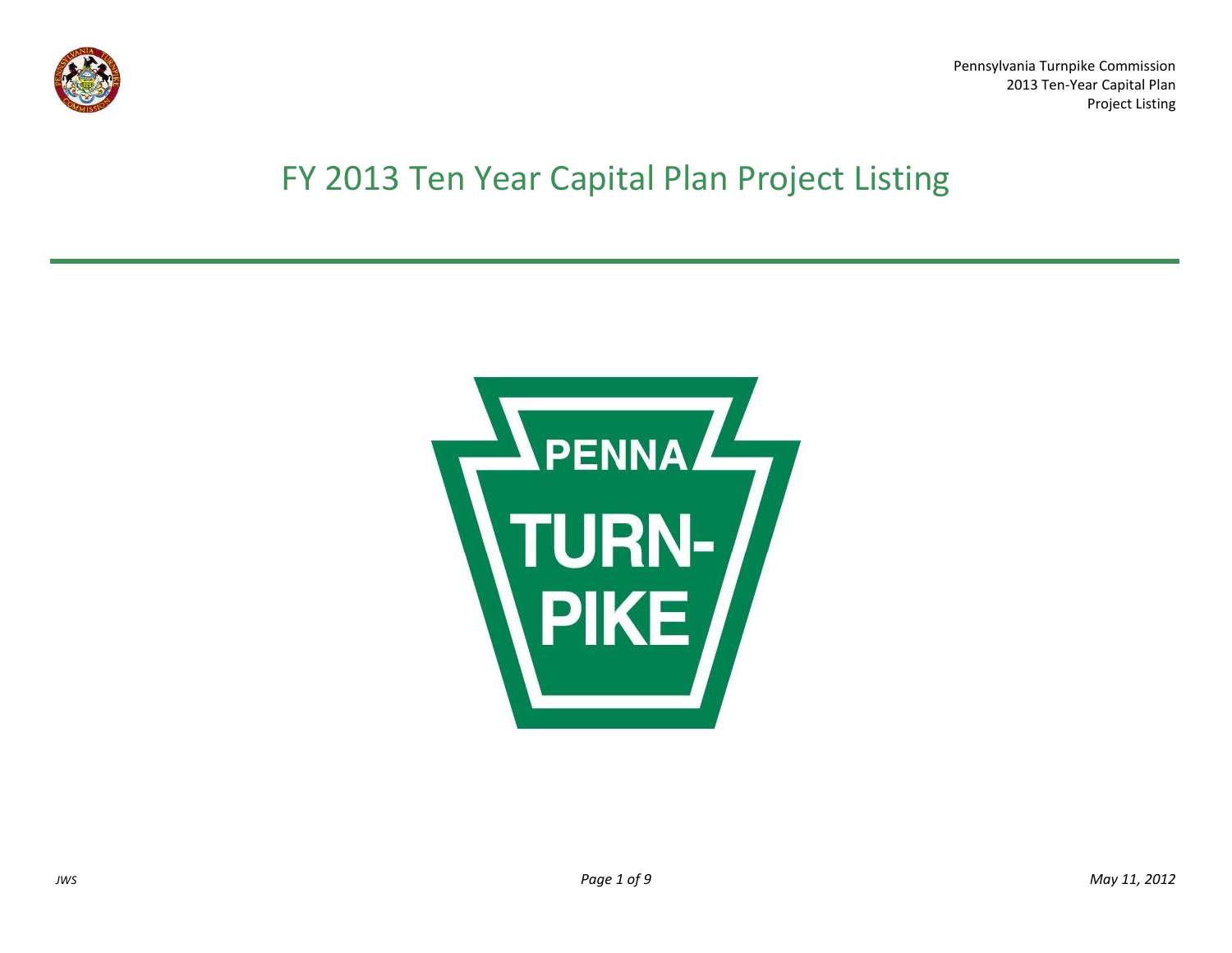

|                           |                                   |             |             | FY 2013 TEN - YEAR CAPITAL PLAN SUMMARY (YOE) |             |             |             |             |                |             |             |               |
|---------------------------|-----------------------------------|-------------|-------------|-----------------------------------------------|-------------|-------------|-------------|-------------|----------------|-------------|-------------|---------------|
| Program                   | Category                          | FY 2013     | FY 2014     | FY 2015                                       | FY 2016     | FY 2017     | FY 2018     | FY 2019     | <b>FY 2020</b> | FY 2021     | FY 2022     | <b>TOTALS</b> |
|                           | Roadway/Safety                    | 110,280,000 | 103,683,875 | 82,701,396                                    | 63,507,360  | 52,763,108  | 47,590,590  | 47,953,250  | 47,468,739     | 47,352,453  | 47,715,036  | 651,015,808   |
|                           | Bridge, Tunnels & Misc Structure  | 101,585,548 | 121,282,463 | 78,901,335                                    | 63,862,150  | 52,441,801  | 78,149,759  | 168,162,129 | 167,686,407    | 163,942,725 | 164,638,000 | 1,160,652,316 |
|                           | <b>Total Reconstruction</b>       | 203,460,000 | 257,064,875 | 313,486,939                                   | 361,912,410 | 360,011,083 | 357,903,000 | 356,577,945 | 359,878,120    | 355,301,877 | 355,980,192 | 3,281,576,439 |
|                           | Interchange                       | 57,311,000  | 93,018,750  | 104,144,040                                   | 101,336,814 | 116,129,328 | 92,877,069  | $\Omega$    | 0              | $\mathbf 0$ | $\Omega$    | 564,817,001   |
|                           | Highway Miscellaneous             | 27,055,000  | 36,715,500  | 29,360,088                                    | 25,766,603  | 19,863,623  | 20,950,786  | 22,015,963  | 22,850,136     | 23,452,369  | 24,205,057  | 252,235,125   |
| Highway                   | <b>Total Highway</b>              | 499,691,548 | 611,765,463 | 608,593,798                                   | 616,385,336 | 601,208,942 | 597,471,204 | 594,709,287 | 597,883,401    | 590,049,424 | 592,538,285 | 5,910,296,689 |
| Highway                   | <b>AET Implementation Project</b> | 1,400,000   | 8,200,000   | 34,333,200                                    | 121,958,966 | 134,260,191 | 83,138,041  |             | $\mathbf{0}$   |             |             | 383,290,399   |
| Highway                   | <b>Federally Reimbursed Funds</b> | 12,200,000  | 5,535,000   | 20,808,000                                    | 68,407,893  | 85,031,454  | 37,412,119  |             | $\mathbf{0}$   |             |             | 229,394,466   |
| Highway                   | <b>Highway Net</b>                | 488,891,548 | 614,430,463 | 622,118,998                                   | 669,936,410 | 650,437,679 | 643,197,127 | 594,709,287 | 597,883,401    | 590,049,424 | 592,538,285 | 6,064,192,621 |
|                           | Re-capitalization                 | 5,000,000   | $\Omega$    | 1,040,400                                     | 1,108,718   | 1,145,096   | 450,518     | 210,768     | 523,220        | 1,316,809   | 1,362,897   | 12,158,426    |
|                           | Sustainment                       | 12,715,000  | 13,340,375  | 16,662,006                                    | 12,571,458  | 14,590,755  | 15,115,833  | 15,635,945  | 16,193,881     | 16,482,713  | 14,838,023  | 148,145,989   |
|                           | Compliance                        | 3,000,000   | 3,075,000   | 4,161,600                                     | 4,434,872   | 4,590,092   | 4,750,745   | 4,917,021   | 5,089,117      | 5,267,236   | 5,451,589   | 44,737,273    |
|                           | New Energy Initiative             | 2,405,242   | 1,451,324   | 964,433                                       | 962,339     | 1,090,147   | 1,128,302   | 1,167,793   | 1,208,665      | 1,250,969   | 1,294,752   | 12,923,966    |
|                           | <b>Facilities Design</b>          | 22,312,000  | 24,066,158  | 11,159,905                                    | 16,879,762  | 15,530,319  | 16,033,765  | 16,594,947  | 17,175,770     | 16,460,113  | 17,036,217  | 173,248,956   |
| <b>FEMO</b>               | <b>Total FEMO</b>                 | 45,432,242  | 41,932,858  | 33,988,344                                    | 35,957,149  | 36,946,409  | 37,479,164  | 38,526,473  | 40,190,653     | 40,777,840  | 39,983,479  | 391,214,610   |
|                           | Fleet Equipment                   | 10,922,335  | 12,794,898  | 8,771,187                                     | 8,583,319   | 9,534,556   | 12,090,053  | 12,427,894  | 12,964,727     | 19,731,213  | 12,720,080  | 120,540,262   |
| <b>Fleet Equipment</b>    | <b>Total Fleet Equipment</b>      | 10,922,335  | 12,794,898  | 8,771,187                                     | 8,583,319   | 9,534,556   | 12,090,053  | 12,427,894  | 12,964,727     | 19,731,213  | 12,720,080  | 120,540,262   |
|                           | Functional Business Software      | 300,000     | 9,685,994   | 22,265,600                                    | 11,686,358  | 12,275,627  | 13,004,274  | 13,913,326  | 9,044,951      | 12,851,069  | 18,177,195  | 123,204,395   |
|                           | Infrastructure HW / SW            | 5,060,000   | 7,134,000   | 4,317,660                                     | 4,556,830   | 4,945,824   | 4,881,391   | 5,298,090   | 4,847,384      | 1,527,498   | 1,580,961   | 44,149,639    |
|                           | Toll Collect / Operations         | 12,428,316  | 1,240,250   | 0                                             | $\Omega$    | $\Omega$    | $\Omega$    | $\Omega$    | $\mathbf 0$    | $\Omega$    | $\Omega$    | 13,668,566    |
| <b>Technology</b>         | <b>Total Technology</b>           | 17,788,316  | 18,060,244  | 26,583,260                                    | 16,243,188  | 17,221,451  | 17,885,665  | 19,211,417  | 13,892,335     | 14,378,567  | 19,758,156  | 181,022,600   |
| <b>Total Capital Plan</b> |                                   | 563,034,441 | 687,218,462 | 691,461,789                                   | 730,720,066 | 714,140,096 | 710,652,008 | 664,875,071 | 664,931,116    | 664,937,044 | 665,000,001 | 6,756,970,094 |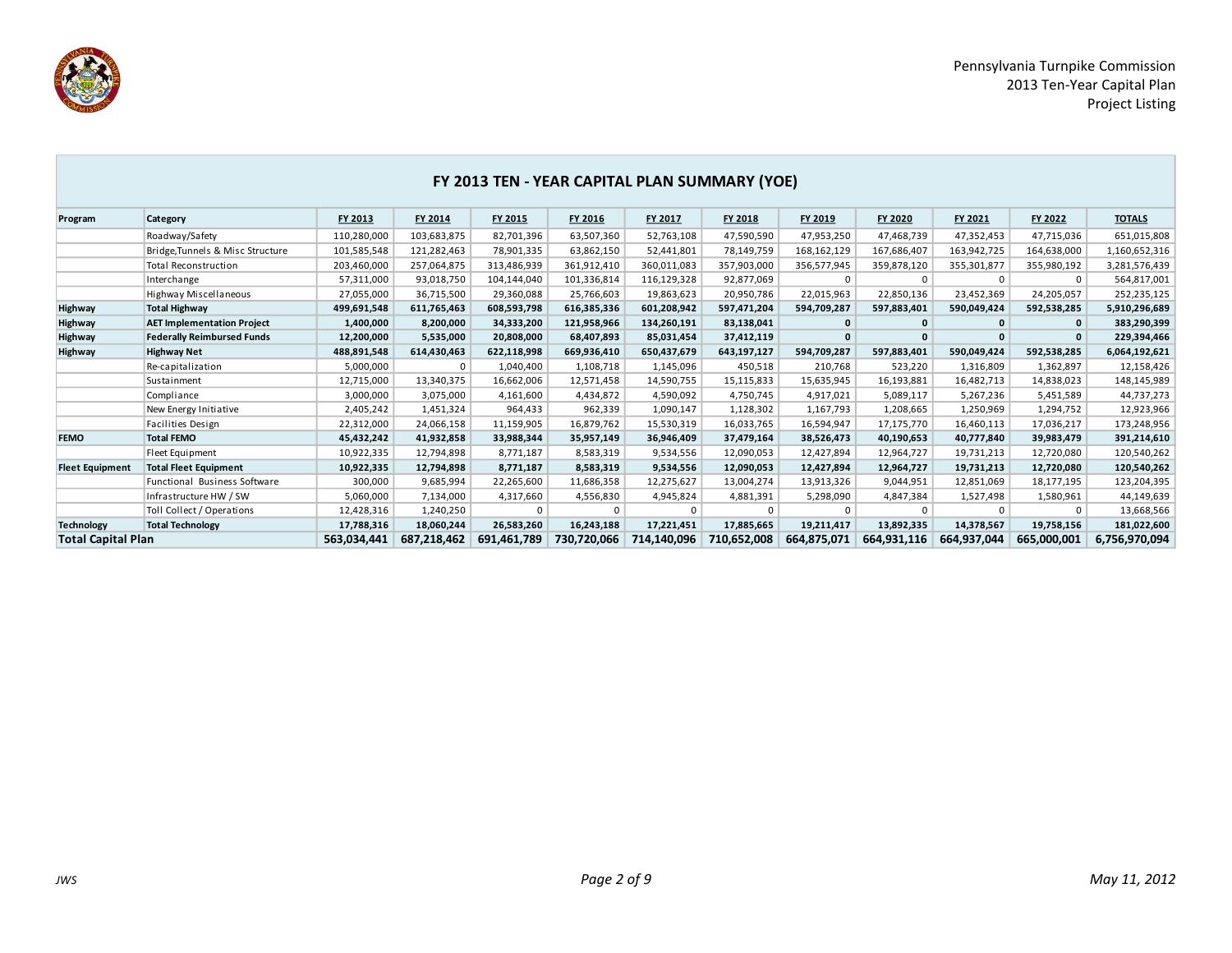

| HIGHWAY PROGRAM FY 2013 TEN - YEAR CAPITAL PLAN (YOE) |                              |                                                                           |                      |                        |                         |            |            |            |            |            |            |            |                          |
|-------------------------------------------------------|------------------------------|---------------------------------------------------------------------------|----------------------|------------------------|-------------------------|------------|------------|------------|------------|------------|------------|------------|--------------------------|
| Category                                              | Project                      | Description                                                               | FY 2013              | FY 2014                | FY 2015                 | FY 2016    | FY 2017    | FY 2018    | FY 2019    | FY 2020    | FY 2021    | FY 2022    | <b>Total</b>             |
| Roadway/Safety                                        | A-031.00R001                 | Mirco Surfacing, MP A31-A40                                               | 10,000               | 907,125                | 1,144,440               |            |            |            |            |            |            |            | 2,061,565                |
| Roadway/Safety                                        | A-040.00R001                 | Bituminous Overlay, MP A40-A49                                            |                      | 102,500                | 1,248,480               | 9,756,717  |            |            |            |            |            |            | 11,107,697               |
| Roadway/Safety                                        | A-040.00R002                 | Shoulder Repairs, MP A40-A59                                              | 1,110,000            | 2,255,000              |                         |            |            |            |            |            |            |            | 3,365,000                |
| Roadway/Safety                                        | A-059.00R001                 | Bituminous Overlay, MP A59-A70.2                                          | 1,250,000            | 7,943,750              | 3,953,520               |            |            |            |            |            |            |            | 13,147,270               |
| Roadway/Safety                                        | A-059.00R002                 | Rock Cut Remed & Slope Reprs MP A59-A68                                   | 25,000               | 51,250                 | 624,240                 | 1,275,026  | 940,969    | 783,873    |            |            |            |            | 3,700,357                |
| Roadway/Safety                                        | A-075.86R001                 | Bit. Overlay, Mahoning Valley IC Ramps                                    | 150,000              | 563,750                |                         |            |            |            |            |            |            |            | 713,750                  |
| Roadway/Safety                                        | A-078.00R001                 | MP A78-A88 Bit Overlay/Med Barrier Inst.                                  | 2,600,000            |                        |                         |            |            |            |            |            |            |            | 2,600,000                |
| Roadway/Safety                                        | A-094.59R001                 | Pocono Interchange Ramp Widening                                          | 1,650,000            |                        |                         |            |            |            |            |            |            |            | 1,650,000                |
| Roadway/Safety                                        | A-095.00R002                 | MP A95 - A105 Bituminous Overlay                                          | 1,160,000            | 9,020,000              |                         |            |            |            |            |            |            |            | 10,180,000               |
| Roadway/Safety                                        | A-105.00R002                 | Bit Overlay, MP A105-115& Wilkes Barres IC                                |                      | 102,500                | 1,768,680               | 11,641,538 |            |            |            |            |            |            | 13,512,718               |
| Roadway/Safety                                        | EN-00028                     | Access Ramp Construction - Systemwide                                     | 1,220,000            | 205,000                | 2,018,376               | 1,663,077  | 745,890    | 118,769    |            |            |            |            | 5,971,111                |
| Roadway/Safety                                        | EN-00029                     | Conc Median Barrier Install - Systemwide                                  | 1,700,000            | 3,177,500              |                         |            |            |            |            |            |            |            | 4,877,500                |
| Roadway/Safety                                        | EN-00033                     | O/E Roadway Paving/Repairs - Systemwide                                   |                      |                        | 1,831,104               | 17,750,573 | 18,371,843 | 19,014,858 | 19,680,378 | 20,369,191 | 21,082,113 | 21,819,987 | 139,920,046              |
| Roadway/Safety                                        | EN-00039                     | Mill and Pave Projects - Systemwide                                       | 335,000              | 123,000                |                         |            | 32,474,901 | 27,673,091 | 28,272,873 | 27,099,548 | 26,270,340 | 25,895,050 | 168,143,803              |
| Roadway/Safety                                        | EN-00045                     | Attenuator Replacement at Interchanges                                    | 500,000              | 512,500                | 208,080                 | 221,744    | 229,505    |            |            |            |            |            | 1,671,828                |
| Roadway/Safety                                        | EN-00047                     | Service Plaza Projects - Systemwide                                       | 2,200,000            |                        |                         |            |            |            |            |            |            |            | 2,200,000                |
| Roadway/Safety                                        | EN-00090                     | AKH Pavement Joint Sealing & Repair                                       | 2,100,000            |                        |                         |            |            |            |            |            |            |            | 2,100,000                |
| Roadway/Safety                                        | EN-00091                     | BVE Pavement Joint Sealing & Repair                                       | 1,180,000            | 2,562,500              |                         |            |            |            |            |            |            |            | 3,742,500                |
| Roadway/Safety                                        | EN-00097                     | CY 11 Open-End Roadway Paving & Repairs                                   | 400,000              |                        |                         |            |            |            |            |            |            |            | 400,000                  |
| Roadway/Safety                                        | EN-00105                     | CY 12 Open-End Roadway Paving & Repairs                                   | 13,605,000           |                        |                         |            |            |            |            |            |            |            | 13,605,000               |
| Roadway/Safety                                        | EN-00118                     | CY 13 Open-End Roadway Paving & Repairs                                   | 1,760,000            | 14,765,125             |                         |            |            |            |            |            |            |            | 16,525,125               |
| Roadway/Safety                                        | EN-00138                     | CY 14 Open-End Roadway Paving & Repairs                                   | 10,000               | 1,798,875              | 15,195,042              |            |            |            |            |            |            |            | 17,003,917               |
| Roadway/Safety                                        | M-030.00R001                 | MP. M30-M30.4 Roadway Reconstruction                                      |                      |                        |                         |            |            |            |            |            |            |            |                          |
| Roadway/Safety                                        | M-034.50R001                 | MP M34.5-M36.5 Pave Jt Seal/Repair&I-70                                   |                      |                        |                         |            |            |            |            |            |            |            |                          |
| Roadway/Safety                                        | T-038.00R001                 | Bituminous Overlay, MP 38-40                                              |                      |                        | 5,202                   | 1,441,333  |            |            |            |            |            |            | 1,446,535                |
| Roadway/Safety                                        | T-056.44R001                 | Pittsburgh IC Ramps, Bituminous Overlay                                   | 1,500,000            |                        |                         |            |            |            |            |            |            |            | 1,500,000                |
| Roadway/Safety                                        | T-094.00R001                 | MP 94 - 99 Bituminous Overlay                                             | 3,600,000            |                        |                         |            |            |            |            |            |            |            | 3,600,000                |
| Roadway/Safety                                        | T-099.00R001                 | MP 99-102 Bituminous Overlay                                              |                      |                        |                         |            |            |            |            |            |            |            |                          |
| Roadway/Safety                                        | T-102.00R001                 | MP 102 - 109 Bituminous Overlay                                           | 6,000,000            |                        |                         |            |            |            |            |            |            |            | 6,000,000                |
| Roadway/Safety                                        | T-109.91R001                 | Somerset Interchange Access Road Improve                                  | 4,800,000            | 2,255,000              |                         |            |            |            |            |            |            |            | 7,055,000                |
| Roadway/Safety                                        | T-122.00R001                 | Bituminous Overlay MP 122-129 EB                                          | 880,000              | 1,793,750              |                         |            |            |            |            |            |            |            | 2,673,750                |
| Roadway/Safety                                        | T-129.00R001                 | MP 129-138 Bit Overlay/Bridge Replace                                     | 8,800,000            |                        |                         |            |            |            |            |            |            |            | 8,800,000                |
| Roadway/Safety                                        | T-142.00R001                 | Bituminous Overlay, MP 142-148                                            | 1,450,000            | 7,072,500              |                         |            |            |            |            |            |            |            | 8,522,500                |
| Roadway/Safety                                        | T-145.50R001                 | Bit. Overlay, Bedford IC Ramps & Slope Rpr                                | 100,000              | 953,250                | 2,059,992               |            |            |            |            |            |            |            | 3,113,242                |
| Roadway/Safety                                        | T-148.00R001                 | Bituminous Overlay, MP 148-161                                            | 150,000              | 2,767,500              | 15,397,920              |            |            |            |            |            |            |            | 18,315,420               |
| Roadway/Safety                                        | T-161.00R001                 | Bituminous Overlay, MP 161-166                                            |                      | 102,500                | 1,248,480               | 3,658,769  |            |            |            |            |            |            | 5,009,749                |
| Roadway/Safety                                        | T-180.00R001                 | MP 180-186 Bituminous Overlay                                             |                      |                        |                         |            |            |            |            |            |            |            |                          |
| Roadway/Safety                                        | T-187.00R001                 | MP 187-192 Bituminous Overlay                                             | 2,300,000            |                        |                         |            |            |            |            |            |            |            | 2,300,000                |
| Roadway/Safety                                        | T-187.00R002                 | Drainage & Sinkhole Repair, MP 187                                        |                      |                        | 1,040,400               |            |            |            |            |            |            |            | 1,040,400                |
| Roadway/Safety                                        | T-197.50R001                 | MP 197.5 - 199.3 Bituminous Overlay                                       | 800,000              | 922,500                |                         |            |            |            |            |            |            |            | 1,722,500                |
| Roadway/Safety                                        | T-222.00R001                 | MP 222 - 236 Bituminous Overlay                                           | 12,300,000           |                        |                         |            |            |            |            |            |            |            | 12,300,000               |
| Roadway/Safety                                        | T-226.00R001                 | Inlet Repairs, MP 226-236                                                 | 230,000              | 676,500                |                         |            |            |            |            |            |            |            | 906,500                  |
| Roadway/Safety                                        | T-235.00R001                 | Bituminous Overlay, MP 235.8-236.4                                        |                      | 102,500                | 624,240                 | 1,219,590  |            |            |            |            |            |            | 1,946,330                |
| Roadway/Safety                                        | T-236.00R001                 | Bituminous Overlay MP 236-242                                             | 2,290,000            | 7,892,500              |                         | 8,758,871  |            |            |            |            |            |            | 10,182,500<br>10,630,051 |
| Roadway/Safety                                        | T-248.00R001                 | Bituminous Overlay, MP 248-255                                            |                      | 102,500                | 1,768,680<br>10,508,040 |            |            |            |            |            |            |            | 12,914,290               |
| Roadway/Safety                                        | T-255.00R002                 | MP 255 - 263 Bituminous Overlay                                           | 100,000              | 2,306,250              |                         |            |            |            |            |            |            |            | 4,782,500                |
| Roadway/Safety                                        | T-263.00R001                 | MP 263 - 268 Bituminous Overlay                                           | 990,000<br>100,000   | 3,792,500<br>1,793,750 | 9,155,520               | 2,683,097  |            |            |            |            |            |            |                          |
| Roadway/Safety                                        | T-275.00R001                 | Bituminous Overlay, MP 275-282<br>MP 292-299 Bituminous Overlay           |                      |                        |                         |            |            |            |            |            |            |            | 13,732,367<br>650,000    |
| Roadway/Safety                                        | T-292.00R001                 |                                                                           | 650,000<br>9,700,000 |                        |                         |            |            |            |            |            |            |            | 9,700,000                |
| Roadway/Safety                                        | T-299.00R001<br>T-306.00R001 | MP 299-306 Bituminous Overlay                                             | 4,205,000            | 13,325,000             |                         |            |            |            |            |            |            |            | 17,530,000               |
| Roadway/Safety                                        | T-311.93R001                 | Pav't Repairs&Micro Surfacing, MP 306-319<br>Downingtown I/C Bit. Overlay | 2,000,000            |                        |                         |            |            |            |            |            |            |            | 2,000,000                |
| Roadway/Safety                                        | T-333.33R001                 | Mid County I/C Pave Joint Seal/Repair                                     |                      | 205,000                | 1,456,560               | 2,217,436  |            |            |            |            |            |            | 3,878,996                |
| Roadway/Safety<br>Roadway/Safety                      | T-334.00R001                 | MP 334-340 Bituminous Overlay                                             | 2,220,000            | 10,147,500             | 1,144,440               |            |            |            |            |            |            |            | 13,511,940               |
| Roadway/Safety                                        | T-340.00R001                 | MP 340-345.75 Bituminous Overlay                                          | 150,000              | 2,255,000              | 10,299,960              | 1,219,590  |            |            |            |            |            |            | 13,924,550               |
| Roadway/Safety                                        | T-345.75R001                 | MP 345.75-351 Bituminous Overlay                                          | 9,300,000            | 1,127,500              |                         |            |            |            |            |            |            |            | 10,427,500               |
| Roadway/Safety                                        | T-352.00R001                 | MP 352 - 359 Bituminous Overlay                                           | 2,700,000            |                        |                         |            |            |            |            |            |            |            | 2,700,000                |
| Roadway/Safety                                        | Result                       |                                                                           | 110.280.000          | 103.683.875            | 82.701.396              | 63.507.360 | 52.763.108 | 47.590.590 | 47.953.250 | 47.468.739 | 47.352.453 | 47.715.036 | 651.015.808              |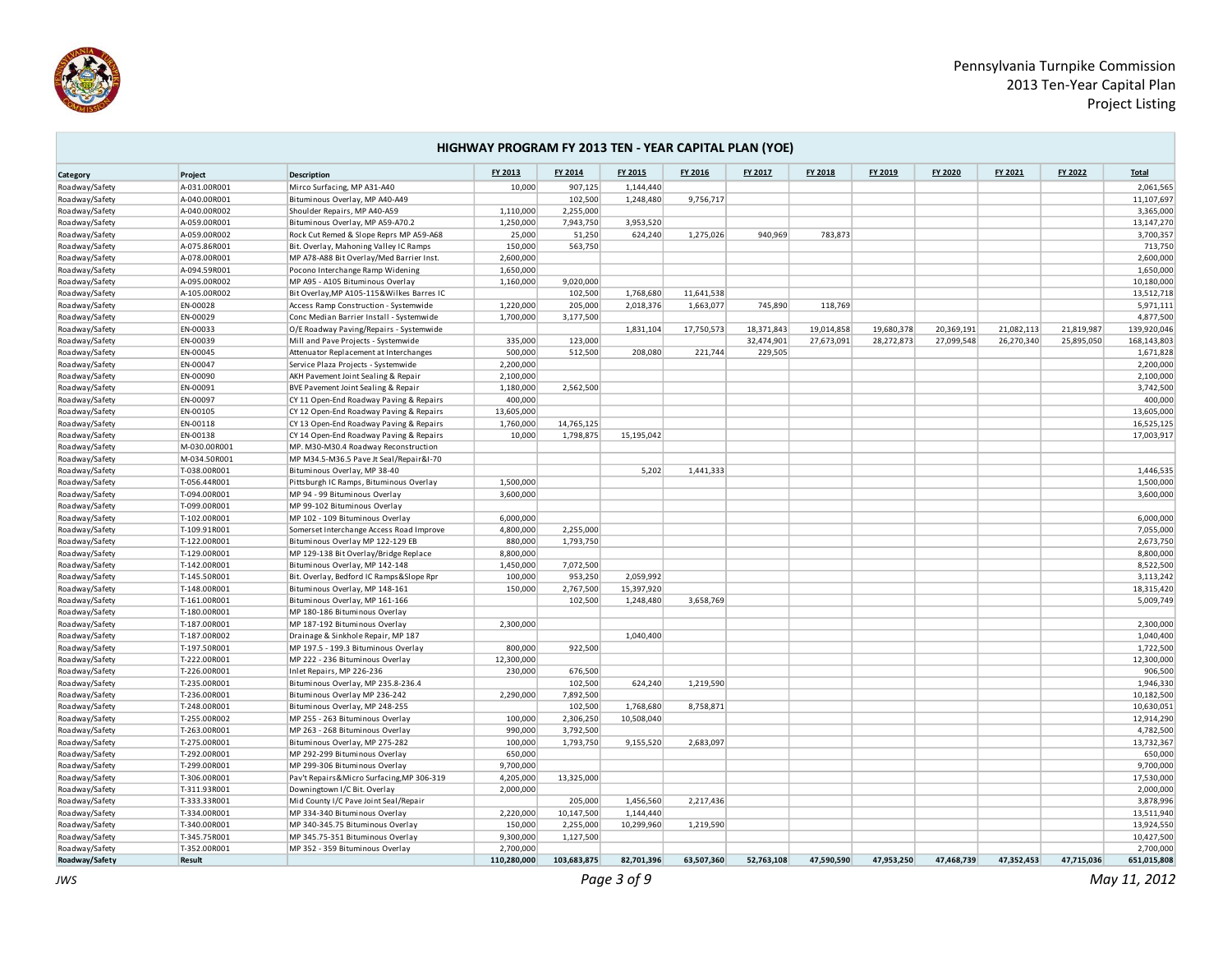

**COL** 

÷,

| HIGHWAY PROGRAM FY 2013 TEN - YEAR CAPITAL PLAN (YOE) |         |                                          |            |            |            |            |            |            |             |             |             |             |              |
|-------------------------------------------------------|---------|------------------------------------------|------------|------------|------------|------------|------------|------------|-------------|-------------|-------------|-------------|--------------|
| Cate gory                                             | Project | <b>De scription</b>                      | FY 2013    | FY 2014    | FY 2015    | FY 2016    | FY 2017    | FY 2018    | FY 2019     | FY 2020     | FY 2021     | FY 2022     | <b>Total</b> |
| Bridge, Tunnels & Misc Structure   A-030.90S001       |         | NB-150/NB-152 Mainline Replacements      | 100,000    |            |            |            |            |            |             |             |             |             | 100,000      |
| Bridge, Tunnels & Misc Structure A-051.36S001         |         | NB-323/327/328 Mainline Replacements     |            |            |            |            |            |            |             |             |             |             |              |
| Bridge, Tunnels & Misc Structure A-056.04S001         |         | Allentown S.P. Ramp Bridge Replacement   | 400,000    | 717,500    | 104,040    |            |            |            |             |             |             |             | 1,221,540    |
| Bridge.Tunnels & Misc Structure A-066.545001          |         | NB-387/389/394/506 Bridge Painting       | 2.000.000  |            |            |            |            |            |             |             |             |             | 2,000,000    |
| Bridge, Tunnels & Misc Structure   A-068.535002       |         | MP A68.53 NB-391 Mainline Replacement    | 2,200,000  | 8,200,000  | 12,484,800 | 11,087,179 |            |            |             |             |             |             | 33,971,979   |
| Bridge, Tunnels & Misc Structure A-070.26S004         |         | 2013 Lehigh Tunnel In-Depth Inspection   | 675,000    |            |            |            |            |            |             |             |             |             | 675,000      |
| Bridge, Tunnels & Misc Structure A-070.26S005         |         | 2017 Lehigh Tunnel In-Depth Inspection   |            |            |            |            | 803,266    |            |             |             |             |             | 803,266      |
| Bridge, Tunnels & Misc Structure A-070.26S006         |         | 2021 Lehigh Tunnel In-Depth Insp/Rehab   |            |            |            |            |            |            |             |             | 921,766     |             | 921,766      |
| Bridge, Tunnels & Misc Structure A-074.275001         |         | Lehigh/Pohopoco Bridge Replacement       | 7,000,000  |            |            |            |            |            |             |             |             |             | 7,000,000    |
| Bridge, Tunnels & Misc Structure A-076.095001         |         | MP A76.09 NB-531 Mainline Replacement    | 800,000    | 4,202,500  | 12,484,800 | 8,869,743  |            |            |             |             |             |             | 26,357,043   |
| Bridge, Tunnels & Misc Structure A-086.285001         |         | Hickory Run SP Ramp Bridge Redecking     |            |            |            |            |            |            |             |             |             |             |              |
| Bridge, Tunnels & Misc Structure   A-088.595001       |         | NB-610 Hawk Falls Bridge Replacement     | 800,000    | 1,537,500  | 1,560,600  | 1,663,077  |            |            |             |             |             |             | 5,561,177    |
| Bridge, Tunnels & Misc Structure   A-113.35S001       |         | MP A113.35 NB-651 Bridge Elimination     | 1,300,000  |            |            |            |            |            |             |             |             |             | 1,300,000    |
| Bridge, Tunnels & Misc Structure   A-114.645001       |         | Wyoming Valley I/C Ramp Bridge Replace   | 5.200.000  |            |            |            |            |            |             |             |             |             | 5.200.000    |
| Bridge, Tunnels & Misc Structure A-115.84S001         |         | MP A115.84 NB-657 Bridge Elimination     | 200,000    | 1,025,000  |            |            |            |            |             |             |             |             | 1,225,000    |
| Bridge, Tunnels & Misc Structure A-120.685001         |         | MP A120.68 NB-709 Overhead Replacement - | 50,000     | 205,000    |            |            |            |            |             |             |             |             | 255,000      |
| Bridge, Tunnels & Misc Structure A-124.445001         |         | MP A124.44 NB-721 Mainline Replacement   | 50,000     | 205,000    |            |            |            |            |             |             |             |             | 255,000      |
| Bridge, Tunnels & Misc Structure   A-128.87S001       |         | MP A128.87 NB-736 Overhead Replacement   | 2,500,000  |            |            |            |            |            |             |             |             |             | 2,500,000    |
| Bridge, Tunnels & Misc Structure A-129.70S001         |         | Clarks Summit Bridge Redecking           | 800,000    | 5,330,000  | 5,202,000  | 5,543,589  |            |            |             |             |             |             | 16,875,589   |
| Bridge, Tunnels & Misc Structure   A-130.235001       |         | MP A130.23 NB-751 Mainline Replacement   | 200,000    | 717,500    | 312.120    |            |            |            |             |             |             |             | 1,229,620    |
| Bridge, Tunnels & Misc Structure EN-00023             |         | Tunnel Repairs - Systemwide              |            | 1,025,000  | 1,248,480  | 1,441,333  | 1.606.532  | 1,781,529  | 1.843.883   | 1,908,419   | 1,975,214   | 2.044.346   | 14,874,736   |
| Bridge, Tunnels & Misc Structure   EN-00050           |         | Biennial Bridge Inspection - Systemwide  |            | 153,750    | 1,560,600  | 1,663,077  | 1,721,285  | 1,781,529  | 1,843,883   | 1,908,419   | 1,975,214   | 2,044,346   | 14,652,102   |
| Bridge, Tunnels & Misc Structure EN-00051             |         | Bridge Painting - Systemwide             | 200.000    | 1,537,500  | 1.560.600  | 1.108.718  | 1.147.523  | 1.187.686  | 1.229.255   | 1,272,279   | 1.316.809   | 1.362.897   | 11.923.268   |
| Bridge, Tunnels & Misc Structure EN-00052             |         | Open-End Bridge Repairs - Systemwide     |            |            | 5,202,000  | 6,652,307  | 6,885,138  | 7,126,118  | 7,375,532   | 7,633,676   | 7,900,854   | 8,177,384   | 56,953,009   |
| Bridge, Tunnels & Misc Structure EN-00053             |         | Bridge Elimination - Systemwide          | 100,000    | 102,500    | 104,040    | 110,872    | 114,752    | 118,769    | 122,926     | 127,228     | 131,681     | 136,290     | 1,169,057    |
| Bridge, Tunnels & Misc Structure EN-00054             |         | Bridge Projects - Systemwide             | 100,000    | 102,500    | 104,040    | 11,198,051 | 39,015,782 | 65,322,747 | 154,886,171 | 153,945,791 | 149,721,188 | 149,918,709 | 724,314,978  |
| Bridge, Tunnels & Misc Structure   EN-00095           |         | CY 10-11 Biennial Bridge Inspection      | 500,000    |            |            |            |            |            |             |             |             |             | 500,000      |
| Bridge, Tunnels & Misc Structure EN-00096             |         | DRB Emergency Gusset Plate Repairs       | 10,000     |            |            |            |            |            |             |             |             |             | 10,000       |
| Bridge, Tunnels & Misc Structure EN-00111             |         | CY 11 Open-End Bridge Repairs            | 500,000    |            |            |            |            |            |             |             |             |             | 500,000      |
| Bridge, Tunnels & Misc Structure EN-00112             |         | DRB - PA / NJTA Coordinated Projects     | 25,763,048 | 26.736.463 |            |            |            |            |             |             |             |             | 52,499,511   |
| Bridge, Tunnels & Misc Structure EN-00116             |         | CY 12 Open End Bridge Repairs            | 3,200,000  | 451,000    |            |            |            |            |             |             |             |             | 3,651,000    |
| Bridge, Tunnels & Misc Structure   EN-00117           |         | CY 12-13 Biennial Bridge Inspection      | 2,000,000  | 1,025,000  |            |            |            |            |             |             |             |             | 3,025,000    |
| Bridge, Tunnels & Misc Structure EN-00136             |         | CY 13 Open End Bridge Repairs            | 2,067,500  | 2,818,750  | 715,275    |            |            |            |             |             |             |             | 5,601,525    |
| Bridge, Tunnels & Misc Structure   T-013.215001       |         | WB-211 Beaver River Bridge Replacement   | 3,700,000  | 14,862,500 | 13,525,200 | 7,095,794  | 1,147,523  |            |             |             |             |             | 40,331,017   |
| Bridge, Tunnels & Misc Structure   T-014.96S001       |         | Rehabilitation of Four SD Bridges        | 900,000    | 1,537,500  |            |            |            |            |             |             |             |             | 2,437,500    |
| Bridge, Tunnels & Misc Structure   T-020.475001       |         | Rehabilitation of Five SD Bridges        | 3,050,000  |            |            |            |            |            |             |             |             |             | 3,050,000    |
| Bridge, Tunnels & Misc Structure   T-020.475002       |         | MP 20.47 WB-228B Mainline Bridge Replac  | 50,000     | 256,250    |            |            |            |            |             |             |             |             | 306,250      |
| Bridge, Tunnels & Misc Structure T-022.60S002         |         | MP 22.60 WB-228 Overhead Replacement     | 1,500,000  | 2,562,500  |            |            |            |            |             |             |             |             | 4,062,500    |
| Bridge, Tunnels & Misc Structure   T-048.00S002       |         | WB-443 Allegheny River Br. Replacement   | 20,000     |            |            |            |            |            |             |             |             |             | 20,000       |
| Bridge, Tunnels & Misc Structure   T-063.06S001       |         | MP 63.06 WB-506 Overhead Replacement     | 4.500.000  |            |            |            |            |            |             |             |             |             | 4,500,000    |
| Bridge, Tunnels & Misc Structure T-075.20S001         |         | B-472A Bridge Painting                   | 600,000    |            |            |            |            |            |             |             |             |             | 600,000      |
| Bridge, Tunnels & Misc Structure   T-110.12S001       |         | MP 110.12 B-502 Overhead Replacement     | 100,000    | 512,500    |            |            |            |            |             |             |             |             | 612,500      |
| Bridge, Tunnels & Misc Structure   T-122.185002       |         | Allegh Tunnel Transportation Improvement | 500,000    | 1,025,000  | 1,040,400  | 1,108,718  |            |            |             |             |             |             | 3,674,118    |
| Bridge, Tunnels & Misc Structure   T-122.185008       |         | Allegheny Tunnel Insp. & Rehabilitation  | 1,700,000  |            |            |            |            |            |             |             |             |             | 1,700,000    |
| Bridge, Tunnels & Misc Structure   T-122.185012       |         | 2014 Allegheny Tunnel In-Depth Inspect   |            | 717,500    |            |            |            |            |             |             |             |             | 717,500      |
| Bridge, Tunnels & Misc Structure   T-122.18S013       |         | 2018 Allegheny Tunnel In-Depth Inspect   |            |            |            |            |            | 831.380    |             |             |             |             | 831,380      |
| Bridge, Tunnels & Misc Structure T-122.18S014         |         | 2022 Allegheny Tunnel In-Depth Inspect   |            |            |            |            |            |            |             |             |             | 954,028     | 954,028      |
| Bridge, Tunnels & Misc Structure   T-135.30S001       |         | B-491 Bridge Painting                    | 600,000    |            |            |            |            |            |             |             |             |             | 600,000      |
| Bridge, Tunnels & Misc Structure   T-148.06S001       |         | MP T148.06 B-140 Mainline Replacement    | 50,000     | 205.000    |            |            |            |            |             |             |             |             | 255,000      |
| Bridge, Tunnels & Misc Structure   T-151.09S002       |         | MP 151.09 B-443 Overhead Replacement     | 100,000    |            |            |            |            |            |             |             |             |             | 100,000      |
| Bridge, Tunnels & Misc Structure   T-156.085001       |         | MP T156.08 B-540 Overhead Replacement    | 50,000     | 205,000    |            |            |            |            |             |             |             |             | 255,000      |
| Bridge, Tunnels & Misc Structure   T-161.43S001       |         | Rehabilitation of Two SD Bridges         | 1,200,000  |            |            |            |            |            |             |             |             |             | 1,200,000    |
| Bridge, Tunnels & Misc Structure   T-172.885002       |         | MP 172.88 B-521A Mainline Replacement    | 100,000    | 4,100,000  | 3,121,200  | 5,543,589  |            |            |             |             |             |             | 12,864,789   |
| Bridge, Tunnels & Misc Structure   T-174.85S001       |         | MP 174.85 B-546 Overhead Redecking       | 250,000    | 512,500    | 780,300    |            |            |            |             |             |             |             | 1,542,800    |
| Bridge, Tunnels & Misc Structure   T-186.20S004       |         | Tuscarora Tunnel Rehabilitation          | 800,000    | 820,000    |            |            |            |            |             |             |             |             | 1,620,000    |
| Bridge, Tunnels & Misc Structure   T-186.20S005       |         | 2015 Tuscarora Tunnel In-Depth Inspect.  |            |            | 728,280    |            |            |            |             |             |             |             | 728,280      |
| Bridge, Tunnels & Misc Structure   T-186.20S007       |         | 2019 Tuscarora Tunnel In-Depth Inspect   |            |            |            |            |            |            | 860.479     |             |             |             | 860,479      |
| Bridge.Tunnels & Misc Structure T-197.48S002          |         | Blue/Kitt Tunnels 2010 In-Depth Inspect. | 10.000     |            |            |            |            |            |             |             |             |             | 10,000       |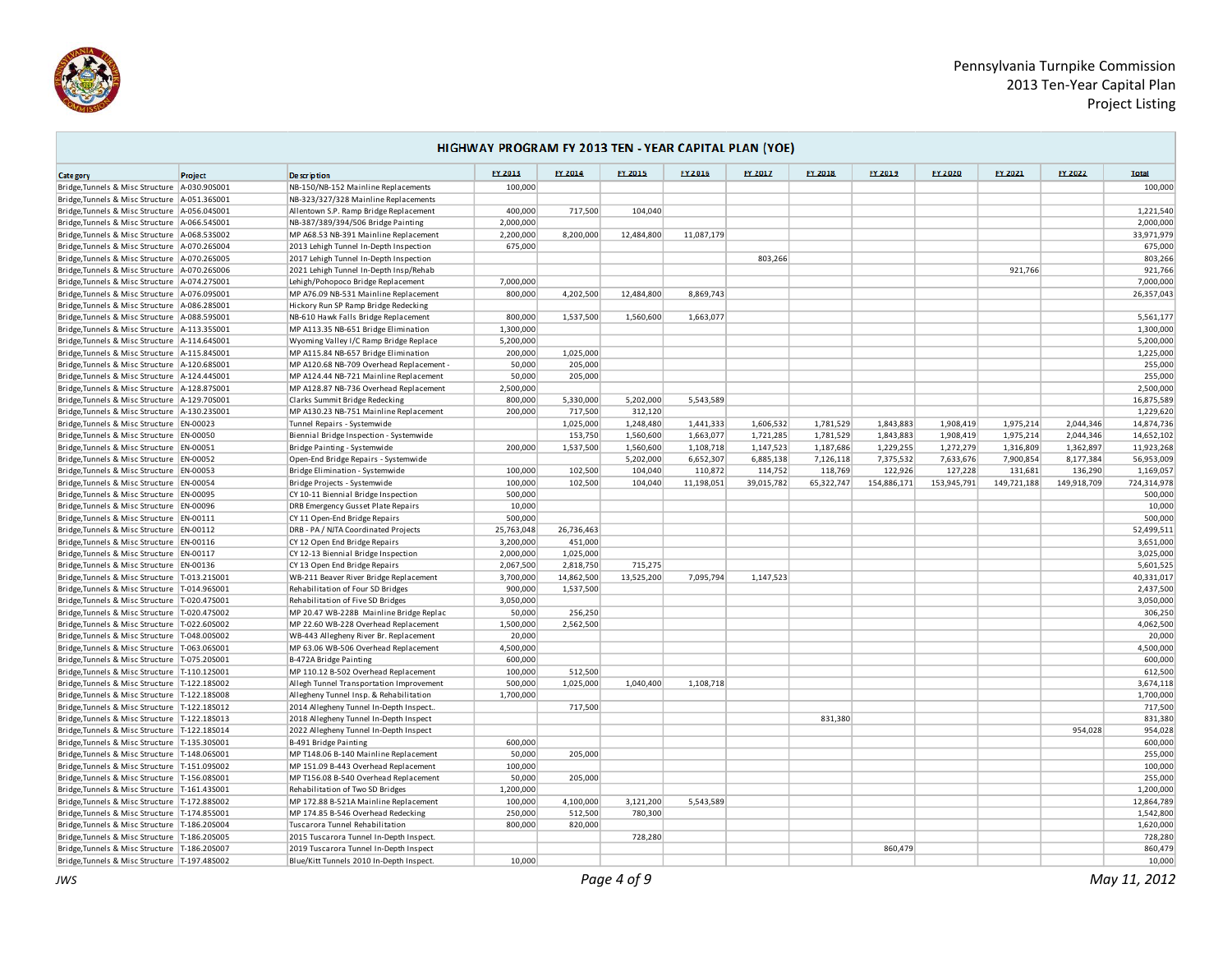

n

|                                                 | HIGHWAY PROGRAM FY 2013 TEN - YEAR CAPITAL PLAN (YOE) |                                            |             |             |             |             |             |                |             |             |                |                |               |  |
|-------------------------------------------------|-------------------------------------------------------|--------------------------------------------|-------------|-------------|-------------|-------------|-------------|----------------|-------------|-------------|----------------|----------------|---------------|--|
| Cate gory                                       | Project                                               | <b>De scription</b>                        | FY 2013     | FY 2014     | FY 2015     | FY 2016     | FY 2017     | <b>FY 2018</b> | FY 2019     | FY 2020     | <b>FY 2021</b> | <b>EY 2022</b> | <b>Total</b>  |  |
| Bridge, Tunnels & Misc Structure   T-197.48S003 |                                                       | Kittatinny Tunnel WB Ceiling Slab Repl     | 100,000     | 512,500     | 208,080     |             |             |                |             |             |                |                | 820,580       |  |
| Bridge, Tunnels & Misc Structure   T-197.48S004 |                                                       | 2016 Blue/Kitt Tunnels In-Depth Inspect.   |             |             |             | 776,103     |             |                |             |             |                |                | 776,103       |  |
| Bridge, Tunnels & Misc Structure   T-197.48S005 |                                                       | 2020 Blue/Kitt Tunnels In-Depth Inspect    |             |             |             |             |             |                |             | 890,595     |                |                | 890,595       |  |
| Bridge, Tunnels & Misc Structure   T-228.54S001 |                                                       | MP 228.54 EB-103 Mainline Replacemen       | 100,000     | 717,500     | 624,240     |             |             |                |             |             |                |                | 1,441,740     |  |
| Bridge, Tunnels & Misc Structure   T-245.72S001 |                                                       | EB-300 Susquehanna River Br. Replacement   | 40,000      |             |             |             |             |                |             |             |                |                | 40,000        |  |
| Bridge, Tunnels & Misc Structure   T-248.195001 |                                                       | MP 248.19 EB-306 Overhead Replacement      | 250,000     | 615,000     | 208,080     |             |             |                |             |             |                |                | 1,073,080     |  |
| Bridge, Tunnels & Misc Structure   T-251.08S002 |                                                       | EB-314 Swatara Creek Bridge Replacement    | 6,800,000   | 28,187,500  | 11,444,400  |             |             |                |             |             |                |                | 46,431,900    |  |
| Bridge, Tunnels & Misc Structure   T-258.375001 |                                                       | MP 258-266 Overhead Rigid Frame Rehabs     | 600,000     |             |             |             |             |                |             |             |                |                | 600,000       |  |
| Bridge, Tunnels & Misc Structure   T-266.67S001 |                                                       | MP 266.67 EB-503A Overhead Redecking       | 1,600,000   |             |             |             |             |                |             |             |                |                | 1,600,000     |  |
| Bridge, Tunnels & Misc Structure   T-316.58S001 |                                                       | MP 316.58 EB-729 Overhead Replacement      | 1,600,000   | 3,587,500   |             |             |             |                |             |             |                |                | 5,187,500     |  |
| Bridge, Tunnels & Misc Structure   T-317.37S001 |                                                       | MP 317.37 EB-730 Overhead Replacement      | 500,000     | 1,742,500   | 4,577,760   |             |             |                |             |             |                |                | 6,820,260     |  |
| Bridge, Tunnels & Misc Structure   T-342.75S001 |                                                       | MP 342.75 DB-155 Mainline Replacement      | 11,500,000  | 2,511,250   |             |             |             |                |             |             |                |                | 14,011,250    |  |
| Bridge, Tunnels & Misc Structure Result         |                                                       |                                            | 101,585,548 | 121,282,463 | 78,901,335  | 63.862.150  | 52.441.801  | 78.149.759     | 168.162.129 | 167,686,407 | 163.942.725    | 164.638.000    | 1,160,652,316 |  |
| <b>Total Reconstruction</b>                     | X-XXX.XXTXXX                                          | MP A44-A50 Total Reconstruction - Design   | 1,000,000   | 1,537,500   |             |             |             |                |             |             |                |                | 2,537,500     |  |
| <b>Total Reconstruction</b>                     | X-XXX.XXTXXX                                          | MP A50-A56 Total Reconstruction - Design   | 1,000,000   | 1,537,500   |             |             |             |                |             |             |                |                | 2,537,500     |  |
| <b>Total Reconstruction</b>                     | X-XXX.XXTXXX                                          | MP 155.5-161 Total Reconstruction - Design | 1,000,000   | 1,537,500   |             |             |             |                |             |             |                |                | 2,537,500     |  |
| <b>Total Reconstruction</b>                     | A-020.00T002                                          | MP A20-A30 Total Reconstruction            | 60,200,000  | 60,270,000  | 68,666,400  | 43,239,997  | 14,114,533  |                |             |             |                |                | 246,490,930   |  |
| <b>Total Reconstruction</b>                     | A-031.00T001                                          | MP A31-A38 Total Reconstruction            | 5,620,000   | 9,686,250   | 3,121,200   | 3,326,154   |             |                |             |             |                |                | 21,753,604    |  |
| <b>Total Reconstruction</b>                     | A-037.50T001                                          | MP A38-A44 Total Reconstruction            | 2,000,000   | 2,460,000   | 2,705,040   | 2,217,436   |             |                |             |             |                |                | 9,382,476     |  |
| <b>Total Reconstruction</b>                     | EN-00040                                              | Design Management - Total Reconstructions  | 5,000,000   | 5,125,000   | 5,202,000   | 5,543,589   | 5,737,615   | 5,938,432      | 6,146,277   | 6,361,396   | 6,584,045      | 6,814,487      | 58,452,841    |  |
| <b>Total Reconstruction</b>                     | EN-00048                                              | Total Reconstructions - Systemwide         |             |             | 17,467,129  | 99,046,489  | 144,563,639 | 251,605,075    | 350,431,668 | 353,516,723 | 348,717,831    | 349,165,705    | 1,914,514,260 |  |
| <b>Total Reconstruction</b>                     | T-028.45T001                                          | MP 28 - 31 Total Reconstruction            | 2,500,000   | 2,562,500   | 2,601,000   | 2,771,795   |             |                |             |             |                |                | 10,435,295    |  |
| <b>Total Reconstruction</b>                     | T-031.20T001                                          | MP 31-40 Total Reconstruction (Design)     |             |             |             |             |             |                |             |             |                |                |               |  |
| <b>Total Reconstruction</b>                     | T-031.20T003                                          | MP 31-38 Total Reconstruction (Constr)     | 20,000,000  |             |             |             |             |                |             |             |                |                | 20,000,000    |  |
| <b>Total Reconstruction</b>                     | T-040.00T001                                          | MP 40-48 Total Reconstruction              | 8,300,000   | 36,695,000  | 57,357,252  | 54,593,268  | 50,376,260  | 27,198,016     |             |             |                |                | 234,519,796   |  |
| <b>Total Reconstruction</b>                     | T-049.00T001                                          | MP 49-53 Total Reconstrcution              | 500,000     | 2,562,500   | 2,601,000   | 2,771,795   |             |                |             |             |                |                | 8,435,295     |  |
| <b>Total Reconstruction</b>                     | T-053.00T001                                          | MP 53-57 Total Reconstruction              | 500,000     | 2,562,500   | 2,601,000   | 2,771,795   |             |                |             |             |                |                | 8,435,295     |  |
| <b>Total Reconstruction</b>                     | T-057.00T001                                          | MP 57 - 67 Total Reconstruction            | 2,500,000   | 4,100,000   | 4,161,600   | 4,434,872   |             |                |             |             |                |                | 15,196,472    |  |
| <b>Total Reconstruction</b>                     | T-067.00T001                                          | MP 67-75 Total Reconstruction (Design)     |             |             |             |             |             |                |             |             |                |                |               |  |
| <b>Total Reconstruction</b>                     | T-067.00T003                                          | MP 67-75 Total Reconstruction (Constr)     |             |             |             |             |             |                |             |             |                |                |               |  |
| <b>Total Reconstruction</b>                     | T-099.00T002                                          | MP 99-109 Total Reconstruction             | 6,600,000   | 12,556,250  | 30,275,640  | 35,257,228  | 68,277,619  | 57,484,017     |             |             |                |                | 210,450,754   |  |
| <b>Total Reconstruction</b>                     | T-129.00T001                                          | MP 128-134 Total Reconstruction            | 6,520,000   | 7,841,250   | 6.450.480   | 3.437.025   | 573.762     |                |             |             |                |                | 24,822,517    |  |
| <b>Total Reconstruction</b>                     | T-149.50T002                                          | MP 149-155 Total Reconstruction            | 5,410,000   | 9,424,875   | 5,300,838   | 831,538     |             |                |             |             |                |                | 20,967,251    |  |
| <b>Total Reconstruction</b>                     | T-179.50T001                                          | MP 180-186 Total Reconstruction            | 2,000,000   | 2,050,000   | 2,601,000   | 2,771,795   |             |                |             |             |                |                | 9,422,795     |  |
| <b>Total Reconstruction</b>                     | T-199.00T002                                          | MP 199-214 Total Reconstruction (Design)   | 2,000,000   | 2,050,000   | 1,040,400   |             |             |                |             |             |                |                | 5,090,400     |  |
| <b>Total Reconstruction</b>                     | T-199.00T005                                          | MP 199-202 Total Reconstruction (Constr)   | 17,200,000  | 5,535,000   |             |             |             |                |             |             |                |                | 22,735,000    |  |
| <b>Total Reconstruction</b>                     | T-202.00T001                                          | MP 202-206 Total Reconstruction(Constr)    | 100,000     | 102,500     |             |             |             |                |             |             |                |                | 202,500       |  |
| <b>Total Reconstruction</b>                     | T-206.00T001                                          | MP 206-211 Total Reconstruction (Constr)   | 6,600,000   | 36,080,000  | 20,599,920  |             |             |                |             |             |                |                | 63,279,920    |  |
| <b>Total Reconstruction</b>                     | T-214.00T002                                          | MP 214-227 Total Reconstruction (Design)   | 3,000,000   | 1,025,000   | 520,200     |             |             |                |             |             |                |                | 4,545,200     |  |
| <b>Total Reconstruction</b>                     | T-215.00T001                                          | MP 215-220 Total Reconstruction (Constr)   | 24,500,000  |             |             |             |             |                |             |             |                |                | 24,500,000    |  |
| <b>Total Reconstruction</b>                     | T-220.00T001                                          | MP 220-227 Total Reconstruction (Constr)   | 2,050,000   |             |             |             |             |                |             |             |                |                | 2,050,000     |  |
| <b>Total Reconstruction</b>                     | T-242.00T002                                          | MP 242-245 Total Reconstruction            | 5,600,000   | 10,813,750  |             |             |             |                |             |             |                |                | 16,413,750    |  |
| <b>Total Reconstruction</b>                     | T-298.00T001                                          | MP 298-302 Total Reconstrcution            | 1,000,000   | 2,562,500   | 2,601,000   | 2.771.795   |             |                |             |             |                |                | 8,935,295     |  |
| <b>Total Reconstruction</b>                     | T-302.00T001                                          | MP 302-308 Total Reconstruction            | 1,000,000   | 2,562,500   | 2,601,000   | 2,771,795   |             |                |             |             |                |                | 8,935,295     |  |
| <b>Total Reconstruction</b>                     | T-308.00T001                                          | MP 308-312 Total Reconstruction            | 1,000,000   | 2,562,500   | 2,601,000   | 2,771,795   |             |                |             |             |                |                | 8,935,295     |  |
| <b>Total Reconstruction</b>                     | T-312.00T003                                          | MP 312-320 Total Reconstruction            | 2,000,000   | 2,562,500   | 2,601,000   | 2,771,795   |             |                |             |             |                |                | 9,935,295     |  |
| <b>Total Reconstruction</b>                     | T-319.00T001                                          | MP 320-326 Total Reconstruction            | 5,000,000   | 28,700,000  | 69,810,840  | 87,810,456  | 76,367,656  | 15,677,459     |             |             |                |                | 283,366,411   |  |
| <b>Total Reconstruction</b>                     | T-326.20T001                                          | MP 326-333 Total Reconstruction            | 1.760.000   |             |             |             |             |                |             |             |                |                | 1,760,000     |  |
| <b>Total Reconstruction</b>                     | Result                                                |                                            | 203,460,000 | 257,064,875 | 313,486,939 | 361,912,410 | 360,011,083 | 357.903.000    | 356,577,945 | 359.878.120 | 355,301,877    | 355.980.192    | 3,281,576,439 |  |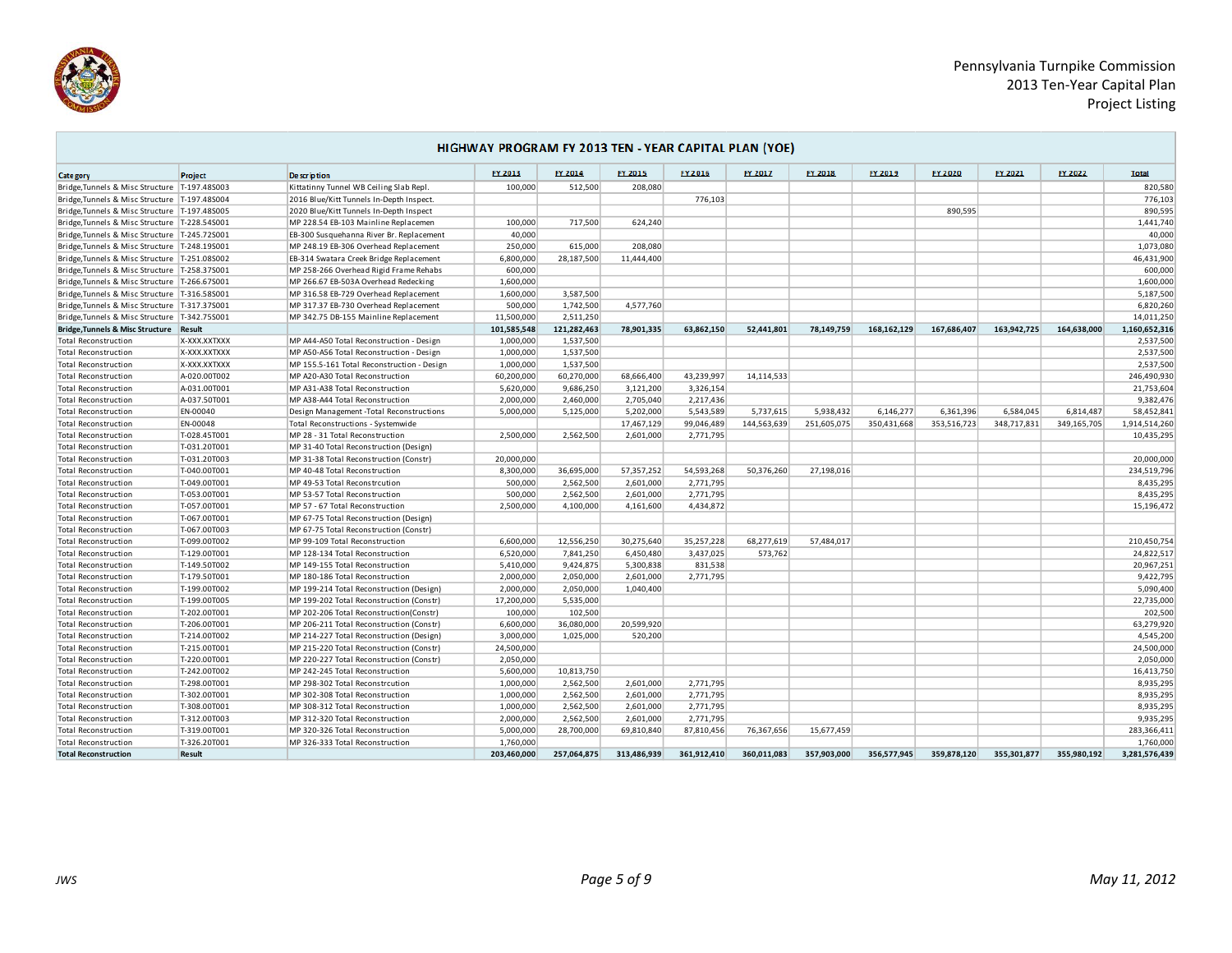

÷,



**College** 

| FY 2020<br>FY 2021<br>FY 2022<br>FY 2013<br>FY 2014<br>FY 2015<br>FY 2016<br><b>FY 2017</b><br>FY 2018<br>FY 2019<br><b>Total</b><br>Project<br>De scription<br>Cate gory<br>X-XXX.XXPXXX<br>2,037,500<br>Mid-County to Bensalem Feasibilty Study<br>500,000<br>1,537,500<br>Interchanges<br>A-075.86P002<br>Mahoning Valley I/C Rehab<br>100,000<br>102,500<br>2,080,800<br>7,206,666<br>9,489,966<br>Interchanges<br>2,470,000<br>14,606,250<br>12,484,800<br>110.872<br>29,671,922<br>A-087.00P001<br>SR 903 All-Electronic I/C<br>Interchanges<br>102,500<br>2,080,800<br>7,206,666<br>9,489,966<br>A-105.44P002<br>Wilkes-Barre I/C Rehabilitation<br>100,000<br>Interchanges<br>417,412<br>EN-00061<br>I/C Rehabilitations - Systemwide<br>100,000<br>102,500<br>104,040<br>110,872<br>Interchanges<br>3,500,000<br>2,050,000<br>5,550,000<br>T-056.44P001<br>Pittsburgh I/C Rehabilitation<br>Interchanges<br>7,206,666<br>9,489,966<br>T-075.39P001<br>New Stanton I/C Rehabilitation<br>100,000<br>102,500<br>2,080,800<br>Interchanges<br>24,261,000<br>SR 29 All-Electronic I/C<br>24,261,000<br>Interchanges<br>T-319.30P001<br>300,000<br>300,000<br>T-351.90P001<br>Street Road All-Electronic I/C<br>Interchanges<br>460,794,768<br>T-355.00P001<br>1-95 I/C - Stage 1<br>22,380,000<br>69,802,500<br>80,110,800<br>79,495,072<br>116,129,328<br>92,877,069<br>Interchanges<br>13,314,500<br>T-355.00P002<br>1-95 I/C - Stage 2<br>3,500,000<br>4,612,500<br>5,202,000<br>Interchanges<br>93,018,750<br>104,144,040<br>101,336,814<br>116,129,328<br>564,817,001<br>Result<br>57,311,000<br>92,877,069<br>$\mathbf{0}$<br>$\mathbf{0}$<br>$\mathbf{0}$<br>$\mathbf{0}$<br>Interchanges<br>277,179<br>307,314<br>329,202<br>340,724<br>15,560,142<br>Highway Miscellaneous<br>EN-00026<br>Rock Cuts - Systemwide<br>3,150,000<br>9,993,750<br>260,100<br>286,881<br>296,922<br>318,070<br>EN-00027<br>973,750<br>270,504<br>288,267<br>442,532<br>458,021<br>474,051<br>408,869<br>4,932,532<br>Major Guide Sign Update/Replacement<br>950,000<br>298,356<br>368,183<br>Highway Miscellaneous<br>300,000<br>307,500<br>312,120<br>388,051<br>401,633<br>415,690<br>491,702<br>508,912<br>460.883<br>477,014<br>4,063,506<br>Highway Miscellaneous<br>EN-00031<br>Traffic Studies - Systemwide<br>Radio Tower Access Roads - Systemwide<br>50,000<br>20,500<br>20,808<br>22,174<br>22,950<br>23,754<br>24,585<br>25,446<br>26,336<br>27,258<br>263,811<br>Highway Miscellaneous<br>EN-00032<br>1,230,000<br>1,352,520<br>1,552,205<br>1,721,285<br>1,900,298<br>1,966,809<br>2,035,647<br>2,106,894<br>17,246,293<br>Highway Miscellaneous<br>EN-00035<br>O/E Engineering Services - Systemwide<br>1,200,000<br>2,180,636<br>2,140,000<br>71,750<br>72,828<br>77,610<br>80,327<br>83,138<br>86,048<br>89,060<br>92,177<br>95,403<br>2,888,340<br>Highway Miscellaneous<br>EN-00037<br>PADOT/Other Agency Project Coordination<br>40,000<br>30,750<br>20,808<br>91,558<br>Highway Miscellaneous<br>EN-00046<br>Warranty Activities for D/B Projects<br>EN-00062<br>Project Man.&Const Documentation System<br>240,000<br>246,000<br>260,100<br>277,179<br>298,356<br>308,798<br>319,606<br>330,793<br>342,370<br>354,353<br>2,977,557<br>Highway Miscellaneous<br>700,000<br>717,500<br>728,280<br>776,103<br>803,266<br>831,380<br>860,479<br>890,595<br>921,766<br>954,028<br>8,183,398<br>Highway Miscellaneous<br>EN-00063<br>Electronic Bidding System<br>1,100,000<br>1,127,500<br>2,227,500<br>Highway Miscellaneous<br>EN-00064<br>Design/Construction Audit Services<br>4,075,982<br>EN-00089<br>655,000<br>328,000<br>332,928<br>354,790<br>367,207<br>380,060<br>393,362<br>407,129<br>421,379<br>436,127<br>Highway Miscellaneous<br>BMP(Stormwater) Maintenance - Systemwide<br>576,533<br>1,700,000<br>1,609,250<br>915,552<br>436,059<br>486,951<br>528,580<br>610,694<br>500,387<br>531,530<br>7,895,537<br>Highway Miscellaneous<br>EN-00092<br>Engineering Automation/Pavement Mngment<br>12,760,265<br>1,050,000<br>1,599,000<br>1,831,104<br>1,064,369<br>1,180,085<br>Highway Miscellaneous<br>EN-00098<br>Tree Clearing - Systemwide<br>1,101,622<br>1,140,179<br>1,221,388<br>1,264,137<br>1,308,381<br>4,953,750<br>EN-00099<br>MP 224-268 ITS Installation (DMS/CCTV)<br>2,750,000<br>2,203,750<br>Highway Miscellaneous<br>EN-00103<br>1,300,000<br>1,383,750<br>1,456,560<br>1,607,641<br>1,721,285<br>1,840,914<br>2,089,734<br>2,162,875<br>2,238,575<br>2,316,926<br>18,118,259<br>Highway Miscellaneous<br>Project Collaboration System<br>1,663,077<br>5,344,588<br>5,531,649<br>5,725,257<br>5,925,641<br>35,487,103<br>Highway Miscellaneous<br>EN-00104<br>ITS Projects - Systemwide<br>5,163,854<br>6,133,038<br>35,715,177<br>EN-00107<br>General Consulting Engineer Services<br>3,075,000<br>3,121,200<br>3,326,154<br>3,901,578<br>4,156,902<br>4,302,394<br>4,452,977<br>4,608,832<br>4,770,141<br>Highway Miscellaneous<br>EN-00119<br>200,000<br>200,000<br>Highway Miscellaneous<br>FY 12 General Consulting Engineer<br>728,280<br>8,805,148<br>EN-00124<br>1,250,000<br>789,250<br>776,103<br>803,266<br>831,380<br>860,479<br>890,595<br>954,028<br>Highway Miscellaneous<br>Geotechnical Projects - Systemwide<br>921,766<br>1,486,250<br>2,080,800<br>3,817,050<br>Highway Miscellaneous<br>EN-00125<br>ITS DMS EAST - MP 284 to 337<br>250,000<br>Highway Miscellaneous<br>EN-00126<br>ITS DMS WEST - MP 11 to 175<br>250,000<br>615,000<br>3,121,200<br>1,385,897<br>5,372,097<br>EN-00127<br>ITS DMS NORTHEAST - MP A42 to A129<br>51,250<br>1,820,700<br>3,326,154<br>5,198,104<br>Highway Miscellaneous<br>1,076,250<br>3,463,110<br>EN-00128<br>150,000<br>2,236,860<br>Highway Miscellaneous<br>ITS CCTV Systemwide<br>EN-00129<br>ITS DMS EAST - Pre-entry MP 286 to A130<br>100,000<br>666,250<br>1,924,740<br>2,690,990<br>Highway Miscellaneous<br>4,763,313<br>EN-00130<br>ITS DMS WEST - Pre-entry MP 10 to MP 201<br>102,500<br>780,300<br>3,880,513<br>Highway Miscellaneous<br>512.500<br>520.200<br>554.359<br>2,267,059<br>EN-00131<br>PTC/PennDOT Traffic Flow Data Collection<br>680,000<br>Highway Miscellaneous<br>EN-00132<br>Traffic Count Data - MP 10 to 28<br>102,500<br>208,080<br>110.872<br>421,452<br>Highway Miscellaneous<br>512,500<br>612,500<br>Highway Miscellaneous<br>EN-00133<br>ITS System Software Intergration<br>100,000<br>407,500<br>EN-00137<br>100,000<br>307,500<br>ITS Communication Systemwide<br>Highway Miscellaneous<br>4,174,160<br>Highway Miscellaneous<br>EN-00139<br>Sign Structure Replacement, MP 310-351<br>100,000<br>2,357,500<br>1,716,660<br>1,620,000<br>1,660,500<br>1,685,448<br>1,796,123<br>1,858,987<br>2,133,231<br>2,207,894<br>18,938,720<br>Highway Miscellaneous<br>EN-00140<br>Herbicide Program Systemwide<br>1,924,052<br>1,991,394<br>2,061,092<br>576,533<br>596,712<br>617,597<br>639,213<br>661,585<br>684,741<br>6,079,095<br>Highway Miscellaneous<br>EN-00141<br>Drainage & Miscell Rdwy Rprs Systemwide<br>520,000<br>533,000<br>541,008<br>708,707<br>Highway Miscellaneous<br>EN-00142<br>FY 13 General Consulting Engineer<br>3,000,000<br>3,000,000<br>1,000,000<br>4,174,118<br>Highway Miscellaneous<br>EN-00XXX<br>Systemwide Transportation Planning<br>1,025,000<br>1,040,400<br>1,108,718<br>IT-00013<br>310,000<br>Highway Miscellaneous<br>ITS Projects - DMS / CCTV / RWIS / TOC<br>310,000<br>Highway Miscellaneous<br>IT-00016<br>MP 161-172 Fog Detection Upgrade<br>IT-00038<br>Highway Miscellaneous<br>Systemwide Telecommunications<br>100,000<br>100,000<br>25,766,603<br>19,863,623<br>20,950,786<br>22,015,963<br>22,850,136<br>23,452,369<br>252,235,125<br><b>Highway Miscellaneous</b><br>Result<br>27,055,000<br>36,715,500<br>29,360,088<br>24,205,057<br><b>HIGHWAY PROGRAM TOTAL</b><br>616,385,336<br>601,208,942<br>597,471,204<br>590,049,424<br>592,538,285<br>5,910,296,689<br>499,691,548<br>611,765,463<br>608,593,798<br>594,709,287<br>597,883,401<br>68,407,893<br>37,412,119<br>229,394,466<br><b>Federally Reimbursed Funds</b><br>12,200,000<br>5,535,000<br>20,808,000<br>85,031,454<br>$\mathbf{0}$<br>$\mathbf 0$<br>$\Omega$<br>$\Omega$<br>606,230,463<br>587,785,798<br>547,977,443<br>560,059,086<br>594,709,287<br>597,883,401<br>590,049,424<br>592,538,285<br>5,680,902,223<br><b>PTC Funds</b><br>487,491,548<br>516,177,488 | HIGHWAY PROGRAM FY 2013 TEN - YEAR CAPITAL PLAN (YOE) |  |  |  |  |  |  |  |  |  |  |  |  |  |
|-----------------------------------------------------------------------------------------------------------------------------------------------------------------------------------------------------------------------------------------------------------------------------------------------------------------------------------------------------------------------------------------------------------------------------------------------------------------------------------------------------------------------------------------------------------------------------------------------------------------------------------------------------------------------------------------------------------------------------------------------------------------------------------------------------------------------------------------------------------------------------------------------------------------------------------------------------------------------------------------------------------------------------------------------------------------------------------------------------------------------------------------------------------------------------------------------------------------------------------------------------------------------------------------------------------------------------------------------------------------------------------------------------------------------------------------------------------------------------------------------------------------------------------------------------------------------------------------------------------------------------------------------------------------------------------------------------------------------------------------------------------------------------------------------------------------------------------------------------------------------------------------------------------------------------------------------------------------------------------------------------------------------------------------------------------------------------------------------------------------------------------------------------------------------------------------------------------------------------------------------------------------------------------------------------------------------------------------------------------------------------------------------------------------------------------------------------------------------------------------------------------------------------------------------------------------------------------------------------------------------------------------------------------------------------------------------------------------------------------------------------------------------------------------------------------------------------------------------------------------------------------------------------------------------------------------------------------------------------------------------------------------------------------------------------------------------------------------------------------------------------------------------------------------------------------------------------------------------------------------------------------------------------------------------------------------------------------------------------------------------------------------------------------------------------------------------------------------------------------------------------------------------------------------------------------------------------------------------------------------------------------------------------------------------------------------------------------------------------------------------------------------------------------------------------------------------------------------------------------------------------------------------------------------------------------------------------------------------------------------------------------------------------------------------------------------------------------------------------------------------------------------------------------------------------------------------------------------------------------------------------------------------------------------------------------------------------------------------------------------------------------------------------------------------------------------------------------------------------------------------------------------------------------------------------------------------------------------------------------------------------------------------------------------------------------------------------------------------------------------------------------------------------------------------------------------------------------------------------------------------------------------------------------------------------------------------------------------------------------------------------------------------------------------------------------------------------------------------------------------------------------------------------------------------------------------------------------------------------------------------------------------------------------------------------------------------------------------------------------------------------------------------------------------------------------------------------------------------------------------------------------------------------------------------------------------------------------------------------------------------------------------------------------------------------------------------------------------------------------------------------------------------------------------------------------------------------------------------------------------------------------------------------------------------------------------------------------------------------------------------------------------------------------------------------------------------------------------------------------------------------------------------------------------------------------------------------------------------------------------------------------------------------------------------------------------------------------------------------------------------------------------------------------------------------------------------------------------------------------------------------------------------------------------------------------------------------------------------------------------------------------------------------------------------------------------------------------------------------------------------------------------------------------------------------------------------------------------------------------------------------------------------------------------------------------------------------------------------------------------------------------------------------------------------------------------------------------------------------------------------------------------------------------------------------------------------------------------------------------------------------------------------------------------------------------------------------------------------------------------------------------------------------------------------------------------------------------------------------------------------------------------------------------------------------------------------------------------------------------------------------------------------------------------------------------------------------------------------------------------------------------------------------------------------------------------------------------------------------------------------------------------------------------------------------------------------------------------------------------------------------------------------------------------------------------------------------------------------------------------------------------------------------------------------------------------------------------------------------------------------------------------------------------------------------------------------------------------------------------------------------------------------------------------------------------------|-------------------------------------------------------|--|--|--|--|--|--|--|--|--|--|--|--|--|
|                                                                                                                                                                                                                                                                                                                                                                                                                                                                                                                                                                                                                                                                                                                                                                                                                                                                                                                                                                                                                                                                                                                                                                                                                                                                                                                                                                                                                                                                                                                                                                                                                                                                                                                                                                                                                                                                                                                                                                                                                                                                                                                                                                                                                                                                                                                                                                                                                                                                                                                                                                                                                                                                                                                                                                                                                                                                                                                                                                                                                                                                                                                                                                                                                                                                                                                                                                                                                                                                                                                                                                                                                                                                                                                                                                                                                                                                                                                                                                                                                                                                                                                                                                                                                                                                                                                                                                                                                                                                                                                                                                                                                                                                                                                                                                                                                                                                                                                                                                                                                                                                                                                                                                                                                                                                                                                                                                                                                                                                                                                                                                                                                                                                                                                                                                                                                                                                                                                                                                                                                                                                                                                                                                                                                                                                                                                                                                                                                                                                                                                                                                                                                                                                                                                                                                                                                                                                                                                                                                                                                                                                                                                                                                                                                                                                                                                                                                                                                                                                                                                                                                                                                                                                                                                                                                                                                                                                                                                                                                                                                                                                                                                                                                                                                                                                                                                                                                                                                                         |                                                       |  |  |  |  |  |  |  |  |  |  |  |  |  |
|                                                                                                                                                                                                                                                                                                                                                                                                                                                                                                                                                                                                                                                                                                                                                                                                                                                                                                                                                                                                                                                                                                                                                                                                                                                                                                                                                                                                                                                                                                                                                                                                                                                                                                                                                                                                                                                                                                                                                                                                                                                                                                                                                                                                                                                                                                                                                                                                                                                                                                                                                                                                                                                                                                                                                                                                                                                                                                                                                                                                                                                                                                                                                                                                                                                                                                                                                                                                                                                                                                                                                                                                                                                                                                                                                                                                                                                                                                                                                                                                                                                                                                                                                                                                                                                                                                                                                                                                                                                                                                                                                                                                                                                                                                                                                                                                                                                                                                                                                                                                                                                                                                                                                                                                                                                                                                                                                                                                                                                                                                                                                                                                                                                                                                                                                                                                                                                                                                                                                                                                                                                                                                                                                                                                                                                                                                                                                                                                                                                                                                                                                                                                                                                                                                                                                                                                                                                                                                                                                                                                                                                                                                                                                                                                                                                                                                                                                                                                                                                                                                                                                                                                                                                                                                                                                                                                                                                                                                                                                                                                                                                                                                                                                                                                                                                                                                                                                                                                                                         |                                                       |  |  |  |  |  |  |  |  |  |  |  |  |  |
|                                                                                                                                                                                                                                                                                                                                                                                                                                                                                                                                                                                                                                                                                                                                                                                                                                                                                                                                                                                                                                                                                                                                                                                                                                                                                                                                                                                                                                                                                                                                                                                                                                                                                                                                                                                                                                                                                                                                                                                                                                                                                                                                                                                                                                                                                                                                                                                                                                                                                                                                                                                                                                                                                                                                                                                                                                                                                                                                                                                                                                                                                                                                                                                                                                                                                                                                                                                                                                                                                                                                                                                                                                                                                                                                                                                                                                                                                                                                                                                                                                                                                                                                                                                                                                                                                                                                                                                                                                                                                                                                                                                                                                                                                                                                                                                                                                                                                                                                                                                                                                                                                                                                                                                                                                                                                                                                                                                                                                                                                                                                                                                                                                                                                                                                                                                                                                                                                                                                                                                                                                                                                                                                                                                                                                                                                                                                                                                                                                                                                                                                                                                                                                                                                                                                                                                                                                                                                                                                                                                                                                                                                                                                                                                                                                                                                                                                                                                                                                                                                                                                                                                                                                                                                                                                                                                                                                                                                                                                                                                                                                                                                                                                                                                                                                                                                                                                                                                                                                         |                                                       |  |  |  |  |  |  |  |  |  |  |  |  |  |
|                                                                                                                                                                                                                                                                                                                                                                                                                                                                                                                                                                                                                                                                                                                                                                                                                                                                                                                                                                                                                                                                                                                                                                                                                                                                                                                                                                                                                                                                                                                                                                                                                                                                                                                                                                                                                                                                                                                                                                                                                                                                                                                                                                                                                                                                                                                                                                                                                                                                                                                                                                                                                                                                                                                                                                                                                                                                                                                                                                                                                                                                                                                                                                                                                                                                                                                                                                                                                                                                                                                                                                                                                                                                                                                                                                                                                                                                                                                                                                                                                                                                                                                                                                                                                                                                                                                                                                                                                                                                                                                                                                                                                                                                                                                                                                                                                                                                                                                                                                                                                                                                                                                                                                                                                                                                                                                                                                                                                                                                                                                                                                                                                                                                                                                                                                                                                                                                                                                                                                                                                                                                                                                                                                                                                                                                                                                                                                                                                                                                                                                                                                                                                                                                                                                                                                                                                                                                                                                                                                                                                                                                                                                                                                                                                                                                                                                                                                                                                                                                                                                                                                                                                                                                                                                                                                                                                                                                                                                                                                                                                                                                                                                                                                                                                                                                                                                                                                                                                                         |                                                       |  |  |  |  |  |  |  |  |  |  |  |  |  |
|                                                                                                                                                                                                                                                                                                                                                                                                                                                                                                                                                                                                                                                                                                                                                                                                                                                                                                                                                                                                                                                                                                                                                                                                                                                                                                                                                                                                                                                                                                                                                                                                                                                                                                                                                                                                                                                                                                                                                                                                                                                                                                                                                                                                                                                                                                                                                                                                                                                                                                                                                                                                                                                                                                                                                                                                                                                                                                                                                                                                                                                                                                                                                                                                                                                                                                                                                                                                                                                                                                                                                                                                                                                                                                                                                                                                                                                                                                                                                                                                                                                                                                                                                                                                                                                                                                                                                                                                                                                                                                                                                                                                                                                                                                                                                                                                                                                                                                                                                                                                                                                                                                                                                                                                                                                                                                                                                                                                                                                                                                                                                                                                                                                                                                                                                                                                                                                                                                                                                                                                                                                                                                                                                                                                                                                                                                                                                                                                                                                                                                                                                                                                                                                                                                                                                                                                                                                                                                                                                                                                                                                                                                                                                                                                                                                                                                                                                                                                                                                                                                                                                                                                                                                                                                                                                                                                                                                                                                                                                                                                                                                                                                                                                                                                                                                                                                                                                                                                                                         |                                                       |  |  |  |  |  |  |  |  |  |  |  |  |  |
|                                                                                                                                                                                                                                                                                                                                                                                                                                                                                                                                                                                                                                                                                                                                                                                                                                                                                                                                                                                                                                                                                                                                                                                                                                                                                                                                                                                                                                                                                                                                                                                                                                                                                                                                                                                                                                                                                                                                                                                                                                                                                                                                                                                                                                                                                                                                                                                                                                                                                                                                                                                                                                                                                                                                                                                                                                                                                                                                                                                                                                                                                                                                                                                                                                                                                                                                                                                                                                                                                                                                                                                                                                                                                                                                                                                                                                                                                                                                                                                                                                                                                                                                                                                                                                                                                                                                                                                                                                                                                                                                                                                                                                                                                                                                                                                                                                                                                                                                                                                                                                                                                                                                                                                                                                                                                                                                                                                                                                                                                                                                                                                                                                                                                                                                                                                                                                                                                                                                                                                                                                                                                                                                                                                                                                                                                                                                                                                                                                                                                                                                                                                                                                                                                                                                                                                                                                                                                                                                                                                                                                                                                                                                                                                                                                                                                                                                                                                                                                                                                                                                                                                                                                                                                                                                                                                                                                                                                                                                                                                                                                                                                                                                                                                                                                                                                                                                                                                                                                         |                                                       |  |  |  |  |  |  |  |  |  |  |  |  |  |
|                                                                                                                                                                                                                                                                                                                                                                                                                                                                                                                                                                                                                                                                                                                                                                                                                                                                                                                                                                                                                                                                                                                                                                                                                                                                                                                                                                                                                                                                                                                                                                                                                                                                                                                                                                                                                                                                                                                                                                                                                                                                                                                                                                                                                                                                                                                                                                                                                                                                                                                                                                                                                                                                                                                                                                                                                                                                                                                                                                                                                                                                                                                                                                                                                                                                                                                                                                                                                                                                                                                                                                                                                                                                                                                                                                                                                                                                                                                                                                                                                                                                                                                                                                                                                                                                                                                                                                                                                                                                                                                                                                                                                                                                                                                                                                                                                                                                                                                                                                                                                                                                                                                                                                                                                                                                                                                                                                                                                                                                                                                                                                                                                                                                                                                                                                                                                                                                                                                                                                                                                                                                                                                                                                                                                                                                                                                                                                                                                                                                                                                                                                                                                                                                                                                                                                                                                                                                                                                                                                                                                                                                                                                                                                                                                                                                                                                                                                                                                                                                                                                                                                                                                                                                                                                                                                                                                                                                                                                                                                                                                                                                                                                                                                                                                                                                                                                                                                                                                                         |                                                       |  |  |  |  |  |  |  |  |  |  |  |  |  |
|                                                                                                                                                                                                                                                                                                                                                                                                                                                                                                                                                                                                                                                                                                                                                                                                                                                                                                                                                                                                                                                                                                                                                                                                                                                                                                                                                                                                                                                                                                                                                                                                                                                                                                                                                                                                                                                                                                                                                                                                                                                                                                                                                                                                                                                                                                                                                                                                                                                                                                                                                                                                                                                                                                                                                                                                                                                                                                                                                                                                                                                                                                                                                                                                                                                                                                                                                                                                                                                                                                                                                                                                                                                                                                                                                                                                                                                                                                                                                                                                                                                                                                                                                                                                                                                                                                                                                                                                                                                                                                                                                                                                                                                                                                                                                                                                                                                                                                                                                                                                                                                                                                                                                                                                                                                                                                                                                                                                                                                                                                                                                                                                                                                                                                                                                                                                                                                                                                                                                                                                                                                                                                                                                                                                                                                                                                                                                                                                                                                                                                                                                                                                                                                                                                                                                                                                                                                                                                                                                                                                                                                                                                                                                                                                                                                                                                                                                                                                                                                                                                                                                                                                                                                                                                                                                                                                                                                                                                                                                                                                                                                                                                                                                                                                                                                                                                                                                                                                                                         |                                                       |  |  |  |  |  |  |  |  |  |  |  |  |  |
|                                                                                                                                                                                                                                                                                                                                                                                                                                                                                                                                                                                                                                                                                                                                                                                                                                                                                                                                                                                                                                                                                                                                                                                                                                                                                                                                                                                                                                                                                                                                                                                                                                                                                                                                                                                                                                                                                                                                                                                                                                                                                                                                                                                                                                                                                                                                                                                                                                                                                                                                                                                                                                                                                                                                                                                                                                                                                                                                                                                                                                                                                                                                                                                                                                                                                                                                                                                                                                                                                                                                                                                                                                                                                                                                                                                                                                                                                                                                                                                                                                                                                                                                                                                                                                                                                                                                                                                                                                                                                                                                                                                                                                                                                                                                                                                                                                                                                                                                                                                                                                                                                                                                                                                                                                                                                                                                                                                                                                                                                                                                                                                                                                                                                                                                                                                                                                                                                                                                                                                                                                                                                                                                                                                                                                                                                                                                                                                                                                                                                                                                                                                                                                                                                                                                                                                                                                                                                                                                                                                                                                                                                                                                                                                                                                                                                                                                                                                                                                                                                                                                                                                                                                                                                                                                                                                                                                                                                                                                                                                                                                                                                                                                                                                                                                                                                                                                                                                                                                         |                                                       |  |  |  |  |  |  |  |  |  |  |  |  |  |
|                                                                                                                                                                                                                                                                                                                                                                                                                                                                                                                                                                                                                                                                                                                                                                                                                                                                                                                                                                                                                                                                                                                                                                                                                                                                                                                                                                                                                                                                                                                                                                                                                                                                                                                                                                                                                                                                                                                                                                                                                                                                                                                                                                                                                                                                                                                                                                                                                                                                                                                                                                                                                                                                                                                                                                                                                                                                                                                                                                                                                                                                                                                                                                                                                                                                                                                                                                                                                                                                                                                                                                                                                                                                                                                                                                                                                                                                                                                                                                                                                                                                                                                                                                                                                                                                                                                                                                                                                                                                                                                                                                                                                                                                                                                                                                                                                                                                                                                                                                                                                                                                                                                                                                                                                                                                                                                                                                                                                                                                                                                                                                                                                                                                                                                                                                                                                                                                                                                                                                                                                                                                                                                                                                                                                                                                                                                                                                                                                                                                                                                                                                                                                                                                                                                                                                                                                                                                                                                                                                                                                                                                                                                                                                                                                                                                                                                                                                                                                                                                                                                                                                                                                                                                                                                                                                                                                                                                                                                                                                                                                                                                                                                                                                                                                                                                                                                                                                                                                                         |                                                       |  |  |  |  |  |  |  |  |  |  |  |  |  |
|                                                                                                                                                                                                                                                                                                                                                                                                                                                                                                                                                                                                                                                                                                                                                                                                                                                                                                                                                                                                                                                                                                                                                                                                                                                                                                                                                                                                                                                                                                                                                                                                                                                                                                                                                                                                                                                                                                                                                                                                                                                                                                                                                                                                                                                                                                                                                                                                                                                                                                                                                                                                                                                                                                                                                                                                                                                                                                                                                                                                                                                                                                                                                                                                                                                                                                                                                                                                                                                                                                                                                                                                                                                                                                                                                                                                                                                                                                                                                                                                                                                                                                                                                                                                                                                                                                                                                                                                                                                                                                                                                                                                                                                                                                                                                                                                                                                                                                                                                                                                                                                                                                                                                                                                                                                                                                                                                                                                                                                                                                                                                                                                                                                                                                                                                                                                                                                                                                                                                                                                                                                                                                                                                                                                                                                                                                                                                                                                                                                                                                                                                                                                                                                                                                                                                                                                                                                                                                                                                                                                                                                                                                                                                                                                                                                                                                                                                                                                                                                                                                                                                                                                                                                                                                                                                                                                                                                                                                                                                                                                                                                                                                                                                                                                                                                                                                                                                                                                                                         |                                                       |  |  |  |  |  |  |  |  |  |  |  |  |  |
|                                                                                                                                                                                                                                                                                                                                                                                                                                                                                                                                                                                                                                                                                                                                                                                                                                                                                                                                                                                                                                                                                                                                                                                                                                                                                                                                                                                                                                                                                                                                                                                                                                                                                                                                                                                                                                                                                                                                                                                                                                                                                                                                                                                                                                                                                                                                                                                                                                                                                                                                                                                                                                                                                                                                                                                                                                                                                                                                                                                                                                                                                                                                                                                                                                                                                                                                                                                                                                                                                                                                                                                                                                                                                                                                                                                                                                                                                                                                                                                                                                                                                                                                                                                                                                                                                                                                                                                                                                                                                                                                                                                                                                                                                                                                                                                                                                                                                                                                                                                                                                                                                                                                                                                                                                                                                                                                                                                                                                                                                                                                                                                                                                                                                                                                                                                                                                                                                                                                                                                                                                                                                                                                                                                                                                                                                                                                                                                                                                                                                                                                                                                                                                                                                                                                                                                                                                                                                                                                                                                                                                                                                                                                                                                                                                                                                                                                                                                                                                                                                                                                                                                                                                                                                                                                                                                                                                                                                                                                                                                                                                                                                                                                                                                                                                                                                                                                                                                                                                         |                                                       |  |  |  |  |  |  |  |  |  |  |  |  |  |
|                                                                                                                                                                                                                                                                                                                                                                                                                                                                                                                                                                                                                                                                                                                                                                                                                                                                                                                                                                                                                                                                                                                                                                                                                                                                                                                                                                                                                                                                                                                                                                                                                                                                                                                                                                                                                                                                                                                                                                                                                                                                                                                                                                                                                                                                                                                                                                                                                                                                                                                                                                                                                                                                                                                                                                                                                                                                                                                                                                                                                                                                                                                                                                                                                                                                                                                                                                                                                                                                                                                                                                                                                                                                                                                                                                                                                                                                                                                                                                                                                                                                                                                                                                                                                                                                                                                                                                                                                                                                                                                                                                                                                                                                                                                                                                                                                                                                                                                                                                                                                                                                                                                                                                                                                                                                                                                                                                                                                                                                                                                                                                                                                                                                                                                                                                                                                                                                                                                                                                                                                                                                                                                                                                                                                                                                                                                                                                                                                                                                                                                                                                                                                                                                                                                                                                                                                                                                                                                                                                                                                                                                                                                                                                                                                                                                                                                                                                                                                                                                                                                                                                                                                                                                                                                                                                                                                                                                                                                                                                                                                                                                                                                                                                                                                                                                                                                                                                                                                                         |                                                       |  |  |  |  |  |  |  |  |  |  |  |  |  |
|                                                                                                                                                                                                                                                                                                                                                                                                                                                                                                                                                                                                                                                                                                                                                                                                                                                                                                                                                                                                                                                                                                                                                                                                                                                                                                                                                                                                                                                                                                                                                                                                                                                                                                                                                                                                                                                                                                                                                                                                                                                                                                                                                                                                                                                                                                                                                                                                                                                                                                                                                                                                                                                                                                                                                                                                                                                                                                                                                                                                                                                                                                                                                                                                                                                                                                                                                                                                                                                                                                                                                                                                                                                                                                                                                                                                                                                                                                                                                                                                                                                                                                                                                                                                                                                                                                                                                                                                                                                                                                                                                                                                                                                                                                                                                                                                                                                                                                                                                                                                                                                                                                                                                                                                                                                                                                                                                                                                                                                                                                                                                                                                                                                                                                                                                                                                                                                                                                                                                                                                                                                                                                                                                                                                                                                                                                                                                                                                                                                                                                                                                                                                                                                                                                                                                                                                                                                                                                                                                                                                                                                                                                                                                                                                                                                                                                                                                                                                                                                                                                                                                                                                                                                                                                                                                                                                                                                                                                                                                                                                                                                                                                                                                                                                                                                                                                                                                                                                                                         |                                                       |  |  |  |  |  |  |  |  |  |  |  |  |  |
|                                                                                                                                                                                                                                                                                                                                                                                                                                                                                                                                                                                                                                                                                                                                                                                                                                                                                                                                                                                                                                                                                                                                                                                                                                                                                                                                                                                                                                                                                                                                                                                                                                                                                                                                                                                                                                                                                                                                                                                                                                                                                                                                                                                                                                                                                                                                                                                                                                                                                                                                                                                                                                                                                                                                                                                                                                                                                                                                                                                                                                                                                                                                                                                                                                                                                                                                                                                                                                                                                                                                                                                                                                                                                                                                                                                                                                                                                                                                                                                                                                                                                                                                                                                                                                                                                                                                                                                                                                                                                                                                                                                                                                                                                                                                                                                                                                                                                                                                                                                                                                                                                                                                                                                                                                                                                                                                                                                                                                                                                                                                                                                                                                                                                                                                                                                                                                                                                                                                                                                                                                                                                                                                                                                                                                                                                                                                                                                                                                                                                                                                                                                                                                                                                                                                                                                                                                                                                                                                                                                                                                                                                                                                                                                                                                                                                                                                                                                                                                                                                                                                                                                                                                                                                                                                                                                                                                                                                                                                                                                                                                                                                                                                                                                                                                                                                                                                                                                                                                         |                                                       |  |  |  |  |  |  |  |  |  |  |  |  |  |
|                                                                                                                                                                                                                                                                                                                                                                                                                                                                                                                                                                                                                                                                                                                                                                                                                                                                                                                                                                                                                                                                                                                                                                                                                                                                                                                                                                                                                                                                                                                                                                                                                                                                                                                                                                                                                                                                                                                                                                                                                                                                                                                                                                                                                                                                                                                                                                                                                                                                                                                                                                                                                                                                                                                                                                                                                                                                                                                                                                                                                                                                                                                                                                                                                                                                                                                                                                                                                                                                                                                                                                                                                                                                                                                                                                                                                                                                                                                                                                                                                                                                                                                                                                                                                                                                                                                                                                                                                                                                                                                                                                                                                                                                                                                                                                                                                                                                                                                                                                                                                                                                                                                                                                                                                                                                                                                                                                                                                                                                                                                                                                                                                                                                                                                                                                                                                                                                                                                                                                                                                                                                                                                                                                                                                                                                                                                                                                                                                                                                                                                                                                                                                                                                                                                                                                                                                                                                                                                                                                                                                                                                                                                                                                                                                                                                                                                                                                                                                                                                                                                                                                                                                                                                                                                                                                                                                                                                                                                                                                                                                                                                                                                                                                                                                                                                                                                                                                                                                                         |                                                       |  |  |  |  |  |  |  |  |  |  |  |  |  |
|                                                                                                                                                                                                                                                                                                                                                                                                                                                                                                                                                                                                                                                                                                                                                                                                                                                                                                                                                                                                                                                                                                                                                                                                                                                                                                                                                                                                                                                                                                                                                                                                                                                                                                                                                                                                                                                                                                                                                                                                                                                                                                                                                                                                                                                                                                                                                                                                                                                                                                                                                                                                                                                                                                                                                                                                                                                                                                                                                                                                                                                                                                                                                                                                                                                                                                                                                                                                                                                                                                                                                                                                                                                                                                                                                                                                                                                                                                                                                                                                                                                                                                                                                                                                                                                                                                                                                                                                                                                                                                                                                                                                                                                                                                                                                                                                                                                                                                                                                                                                                                                                                                                                                                                                                                                                                                                                                                                                                                                                                                                                                                                                                                                                                                                                                                                                                                                                                                                                                                                                                                                                                                                                                                                                                                                                                                                                                                                                                                                                                                                                                                                                                                                                                                                                                                                                                                                                                                                                                                                                                                                                                                                                                                                                                                                                                                                                                                                                                                                                                                                                                                                                                                                                                                                                                                                                                                                                                                                                                                                                                                                                                                                                                                                                                                                                                                                                                                                                                                         |                                                       |  |  |  |  |  |  |  |  |  |  |  |  |  |
|                                                                                                                                                                                                                                                                                                                                                                                                                                                                                                                                                                                                                                                                                                                                                                                                                                                                                                                                                                                                                                                                                                                                                                                                                                                                                                                                                                                                                                                                                                                                                                                                                                                                                                                                                                                                                                                                                                                                                                                                                                                                                                                                                                                                                                                                                                                                                                                                                                                                                                                                                                                                                                                                                                                                                                                                                                                                                                                                                                                                                                                                                                                                                                                                                                                                                                                                                                                                                                                                                                                                                                                                                                                                                                                                                                                                                                                                                                                                                                                                                                                                                                                                                                                                                                                                                                                                                                                                                                                                                                                                                                                                                                                                                                                                                                                                                                                                                                                                                                                                                                                                                                                                                                                                                                                                                                                                                                                                                                                                                                                                                                                                                                                                                                                                                                                                                                                                                                                                                                                                                                                                                                                                                                                                                                                                                                                                                                                                                                                                                                                                                                                                                                                                                                                                                                                                                                                                                                                                                                                                                                                                                                                                                                                                                                                                                                                                                                                                                                                                                                                                                                                                                                                                                                                                                                                                                                                                                                                                                                                                                                                                                                                                                                                                                                                                                                                                                                                                                                         |                                                       |  |  |  |  |  |  |  |  |  |  |  |  |  |
|                                                                                                                                                                                                                                                                                                                                                                                                                                                                                                                                                                                                                                                                                                                                                                                                                                                                                                                                                                                                                                                                                                                                                                                                                                                                                                                                                                                                                                                                                                                                                                                                                                                                                                                                                                                                                                                                                                                                                                                                                                                                                                                                                                                                                                                                                                                                                                                                                                                                                                                                                                                                                                                                                                                                                                                                                                                                                                                                                                                                                                                                                                                                                                                                                                                                                                                                                                                                                                                                                                                                                                                                                                                                                                                                                                                                                                                                                                                                                                                                                                                                                                                                                                                                                                                                                                                                                                                                                                                                                                                                                                                                                                                                                                                                                                                                                                                                                                                                                                                                                                                                                                                                                                                                                                                                                                                                                                                                                                                                                                                                                                                                                                                                                                                                                                                                                                                                                                                                                                                                                                                                                                                                                                                                                                                                                                                                                                                                                                                                                                                                                                                                                                                                                                                                                                                                                                                                                                                                                                                                                                                                                                                                                                                                                                                                                                                                                                                                                                                                                                                                                                                                                                                                                                                                                                                                                                                                                                                                                                                                                                                                                                                                                                                                                                                                                                                                                                                                                                         |                                                       |  |  |  |  |  |  |  |  |  |  |  |  |  |
|                                                                                                                                                                                                                                                                                                                                                                                                                                                                                                                                                                                                                                                                                                                                                                                                                                                                                                                                                                                                                                                                                                                                                                                                                                                                                                                                                                                                                                                                                                                                                                                                                                                                                                                                                                                                                                                                                                                                                                                                                                                                                                                                                                                                                                                                                                                                                                                                                                                                                                                                                                                                                                                                                                                                                                                                                                                                                                                                                                                                                                                                                                                                                                                                                                                                                                                                                                                                                                                                                                                                                                                                                                                                                                                                                                                                                                                                                                                                                                                                                                                                                                                                                                                                                                                                                                                                                                                                                                                                                                                                                                                                                                                                                                                                                                                                                                                                                                                                                                                                                                                                                                                                                                                                                                                                                                                                                                                                                                                                                                                                                                                                                                                                                                                                                                                                                                                                                                                                                                                                                                                                                                                                                                                                                                                                                                                                                                                                                                                                                                                                                                                                                                                                                                                                                                                                                                                                                                                                                                                                                                                                                                                                                                                                                                                                                                                                                                                                                                                                                                                                                                                                                                                                                                                                                                                                                                                                                                                                                                                                                                                                                                                                                                                                                                                                                                                                                                                                                                         |                                                       |  |  |  |  |  |  |  |  |  |  |  |  |  |
|                                                                                                                                                                                                                                                                                                                                                                                                                                                                                                                                                                                                                                                                                                                                                                                                                                                                                                                                                                                                                                                                                                                                                                                                                                                                                                                                                                                                                                                                                                                                                                                                                                                                                                                                                                                                                                                                                                                                                                                                                                                                                                                                                                                                                                                                                                                                                                                                                                                                                                                                                                                                                                                                                                                                                                                                                                                                                                                                                                                                                                                                                                                                                                                                                                                                                                                                                                                                                                                                                                                                                                                                                                                                                                                                                                                                                                                                                                                                                                                                                                                                                                                                                                                                                                                                                                                                                                                                                                                                                                                                                                                                                                                                                                                                                                                                                                                                                                                                                                                                                                                                                                                                                                                                                                                                                                                                                                                                                                                                                                                                                                                                                                                                                                                                                                                                                                                                                                                                                                                                                                                                                                                                                                                                                                                                                                                                                                                                                                                                                                                                                                                                                                                                                                                                                                                                                                                                                                                                                                                                                                                                                                                                                                                                                                                                                                                                                                                                                                                                                                                                                                                                                                                                                                                                                                                                                                                                                                                                                                                                                                                                                                                                                                                                                                                                                                                                                                                                                                         |                                                       |  |  |  |  |  |  |  |  |  |  |  |  |  |
|                                                                                                                                                                                                                                                                                                                                                                                                                                                                                                                                                                                                                                                                                                                                                                                                                                                                                                                                                                                                                                                                                                                                                                                                                                                                                                                                                                                                                                                                                                                                                                                                                                                                                                                                                                                                                                                                                                                                                                                                                                                                                                                                                                                                                                                                                                                                                                                                                                                                                                                                                                                                                                                                                                                                                                                                                                                                                                                                                                                                                                                                                                                                                                                                                                                                                                                                                                                                                                                                                                                                                                                                                                                                                                                                                                                                                                                                                                                                                                                                                                                                                                                                                                                                                                                                                                                                                                                                                                                                                                                                                                                                                                                                                                                                                                                                                                                                                                                                                                                                                                                                                                                                                                                                                                                                                                                                                                                                                                                                                                                                                                                                                                                                                                                                                                                                                                                                                                                                                                                                                                                                                                                                                                                                                                                                                                                                                                                                                                                                                                                                                                                                                                                                                                                                                                                                                                                                                                                                                                                                                                                                                                                                                                                                                                                                                                                                                                                                                                                                                                                                                                                                                                                                                                                                                                                                                                                                                                                                                                                                                                                                                                                                                                                                                                                                                                                                                                                                                                         |                                                       |  |  |  |  |  |  |  |  |  |  |  |  |  |
|                                                                                                                                                                                                                                                                                                                                                                                                                                                                                                                                                                                                                                                                                                                                                                                                                                                                                                                                                                                                                                                                                                                                                                                                                                                                                                                                                                                                                                                                                                                                                                                                                                                                                                                                                                                                                                                                                                                                                                                                                                                                                                                                                                                                                                                                                                                                                                                                                                                                                                                                                                                                                                                                                                                                                                                                                                                                                                                                                                                                                                                                                                                                                                                                                                                                                                                                                                                                                                                                                                                                                                                                                                                                                                                                                                                                                                                                                                                                                                                                                                                                                                                                                                                                                                                                                                                                                                                                                                                                                                                                                                                                                                                                                                                                                                                                                                                                                                                                                                                                                                                                                                                                                                                                                                                                                                                                                                                                                                                                                                                                                                                                                                                                                                                                                                                                                                                                                                                                                                                                                                                                                                                                                                                                                                                                                                                                                                                                                                                                                                                                                                                                                                                                                                                                                                                                                                                                                                                                                                                                                                                                                                                                                                                                                                                                                                                                                                                                                                                                                                                                                                                                                                                                                                                                                                                                                                                                                                                                                                                                                                                                                                                                                                                                                                                                                                                                                                                                                                         |                                                       |  |  |  |  |  |  |  |  |  |  |  |  |  |
|                                                                                                                                                                                                                                                                                                                                                                                                                                                                                                                                                                                                                                                                                                                                                                                                                                                                                                                                                                                                                                                                                                                                                                                                                                                                                                                                                                                                                                                                                                                                                                                                                                                                                                                                                                                                                                                                                                                                                                                                                                                                                                                                                                                                                                                                                                                                                                                                                                                                                                                                                                                                                                                                                                                                                                                                                                                                                                                                                                                                                                                                                                                                                                                                                                                                                                                                                                                                                                                                                                                                                                                                                                                                                                                                                                                                                                                                                                                                                                                                                                                                                                                                                                                                                                                                                                                                                                                                                                                                                                                                                                                                                                                                                                                                                                                                                                                                                                                                                                                                                                                                                                                                                                                                                                                                                                                                                                                                                                                                                                                                                                                                                                                                                                                                                                                                                                                                                                                                                                                                                                                                                                                                                                                                                                                                                                                                                                                                                                                                                                                                                                                                                                                                                                                                                                                                                                                                                                                                                                                                                                                                                                                                                                                                                                                                                                                                                                                                                                                                                                                                                                                                                                                                                                                                                                                                                                                                                                                                                                                                                                                                                                                                                                                                                                                                                                                                                                                                                                         |                                                       |  |  |  |  |  |  |  |  |  |  |  |  |  |
|                                                                                                                                                                                                                                                                                                                                                                                                                                                                                                                                                                                                                                                                                                                                                                                                                                                                                                                                                                                                                                                                                                                                                                                                                                                                                                                                                                                                                                                                                                                                                                                                                                                                                                                                                                                                                                                                                                                                                                                                                                                                                                                                                                                                                                                                                                                                                                                                                                                                                                                                                                                                                                                                                                                                                                                                                                                                                                                                                                                                                                                                                                                                                                                                                                                                                                                                                                                                                                                                                                                                                                                                                                                                                                                                                                                                                                                                                                                                                                                                                                                                                                                                                                                                                                                                                                                                                                                                                                                                                                                                                                                                                                                                                                                                                                                                                                                                                                                                                                                                                                                                                                                                                                                                                                                                                                                                                                                                                                                                                                                                                                                                                                                                                                                                                                                                                                                                                                                                                                                                                                                                                                                                                                                                                                                                                                                                                                                                                                                                                                                                                                                                                                                                                                                                                                                                                                                                                                                                                                                                                                                                                                                                                                                                                                                                                                                                                                                                                                                                                                                                                                                                                                                                                                                                                                                                                                                                                                                                                                                                                                                                                                                                                                                                                                                                                                                                                                                                                                         |                                                       |  |  |  |  |  |  |  |  |  |  |  |  |  |
|                                                                                                                                                                                                                                                                                                                                                                                                                                                                                                                                                                                                                                                                                                                                                                                                                                                                                                                                                                                                                                                                                                                                                                                                                                                                                                                                                                                                                                                                                                                                                                                                                                                                                                                                                                                                                                                                                                                                                                                                                                                                                                                                                                                                                                                                                                                                                                                                                                                                                                                                                                                                                                                                                                                                                                                                                                                                                                                                                                                                                                                                                                                                                                                                                                                                                                                                                                                                                                                                                                                                                                                                                                                                                                                                                                                                                                                                                                                                                                                                                                                                                                                                                                                                                                                                                                                                                                                                                                                                                                                                                                                                                                                                                                                                                                                                                                                                                                                                                                                                                                                                                                                                                                                                                                                                                                                                                                                                                                                                                                                                                                                                                                                                                                                                                                                                                                                                                                                                                                                                                                                                                                                                                                                                                                                                                                                                                                                                                                                                                                                                                                                                                                                                                                                                                                                                                                                                                                                                                                                                                                                                                                                                                                                                                                                                                                                                                                                                                                                                                                                                                                                                                                                                                                                                                                                                                                                                                                                                                                                                                                                                                                                                                                                                                                                                                                                                                                                                                                         |                                                       |  |  |  |  |  |  |  |  |  |  |  |  |  |
|                                                                                                                                                                                                                                                                                                                                                                                                                                                                                                                                                                                                                                                                                                                                                                                                                                                                                                                                                                                                                                                                                                                                                                                                                                                                                                                                                                                                                                                                                                                                                                                                                                                                                                                                                                                                                                                                                                                                                                                                                                                                                                                                                                                                                                                                                                                                                                                                                                                                                                                                                                                                                                                                                                                                                                                                                                                                                                                                                                                                                                                                                                                                                                                                                                                                                                                                                                                                                                                                                                                                                                                                                                                                                                                                                                                                                                                                                                                                                                                                                                                                                                                                                                                                                                                                                                                                                                                                                                                                                                                                                                                                                                                                                                                                                                                                                                                                                                                                                                                                                                                                                                                                                                                                                                                                                                                                                                                                                                                                                                                                                                                                                                                                                                                                                                                                                                                                                                                                                                                                                                                                                                                                                                                                                                                                                                                                                                                                                                                                                                                                                                                                                                                                                                                                                                                                                                                                                                                                                                                                                                                                                                                                                                                                                                                                                                                                                                                                                                                                                                                                                                                                                                                                                                                                                                                                                                                                                                                                                                                                                                                                                                                                                                                                                                                                                                                                                                                                                                         |                                                       |  |  |  |  |  |  |  |  |  |  |  |  |  |
|                                                                                                                                                                                                                                                                                                                                                                                                                                                                                                                                                                                                                                                                                                                                                                                                                                                                                                                                                                                                                                                                                                                                                                                                                                                                                                                                                                                                                                                                                                                                                                                                                                                                                                                                                                                                                                                                                                                                                                                                                                                                                                                                                                                                                                                                                                                                                                                                                                                                                                                                                                                                                                                                                                                                                                                                                                                                                                                                                                                                                                                                                                                                                                                                                                                                                                                                                                                                                                                                                                                                                                                                                                                                                                                                                                                                                                                                                                                                                                                                                                                                                                                                                                                                                                                                                                                                                                                                                                                                                                                                                                                                                                                                                                                                                                                                                                                                                                                                                                                                                                                                                                                                                                                                                                                                                                                                                                                                                                                                                                                                                                                                                                                                                                                                                                                                                                                                                                                                                                                                                                                                                                                                                                                                                                                                                                                                                                                                                                                                                                                                                                                                                                                                                                                                                                                                                                                                                                                                                                                                                                                                                                                                                                                                                                                                                                                                                                                                                                                                                                                                                                                                                                                                                                                                                                                                                                                                                                                                                                                                                                                                                                                                                                                                                                                                                                                                                                                                                                         |                                                       |  |  |  |  |  |  |  |  |  |  |  |  |  |
|                                                                                                                                                                                                                                                                                                                                                                                                                                                                                                                                                                                                                                                                                                                                                                                                                                                                                                                                                                                                                                                                                                                                                                                                                                                                                                                                                                                                                                                                                                                                                                                                                                                                                                                                                                                                                                                                                                                                                                                                                                                                                                                                                                                                                                                                                                                                                                                                                                                                                                                                                                                                                                                                                                                                                                                                                                                                                                                                                                                                                                                                                                                                                                                                                                                                                                                                                                                                                                                                                                                                                                                                                                                                                                                                                                                                                                                                                                                                                                                                                                                                                                                                                                                                                                                                                                                                                                                                                                                                                                                                                                                                                                                                                                                                                                                                                                                                                                                                                                                                                                                                                                                                                                                                                                                                                                                                                                                                                                                                                                                                                                                                                                                                                                                                                                                                                                                                                                                                                                                                                                                                                                                                                                                                                                                                                                                                                                                                                                                                                                                                                                                                                                                                                                                                                                                                                                                                                                                                                                                                                                                                                                                                                                                                                                                                                                                                                                                                                                                                                                                                                                                                                                                                                                                                                                                                                                                                                                                                                                                                                                                                                                                                                                                                                                                                                                                                                                                                                                         |                                                       |  |  |  |  |  |  |  |  |  |  |  |  |  |
|                                                                                                                                                                                                                                                                                                                                                                                                                                                                                                                                                                                                                                                                                                                                                                                                                                                                                                                                                                                                                                                                                                                                                                                                                                                                                                                                                                                                                                                                                                                                                                                                                                                                                                                                                                                                                                                                                                                                                                                                                                                                                                                                                                                                                                                                                                                                                                                                                                                                                                                                                                                                                                                                                                                                                                                                                                                                                                                                                                                                                                                                                                                                                                                                                                                                                                                                                                                                                                                                                                                                                                                                                                                                                                                                                                                                                                                                                                                                                                                                                                                                                                                                                                                                                                                                                                                                                                                                                                                                                                                                                                                                                                                                                                                                                                                                                                                                                                                                                                                                                                                                                                                                                                                                                                                                                                                                                                                                                                                                                                                                                                                                                                                                                                                                                                                                                                                                                                                                                                                                                                                                                                                                                                                                                                                                                                                                                                                                                                                                                                                                                                                                                                                                                                                                                                                                                                                                                                                                                                                                                                                                                                                                                                                                                                                                                                                                                                                                                                                                                                                                                                                                                                                                                                                                                                                                                                                                                                                                                                                                                                                                                                                                                                                                                                                                                                                                                                                                                                         |                                                       |  |  |  |  |  |  |  |  |  |  |  |  |  |
|                                                                                                                                                                                                                                                                                                                                                                                                                                                                                                                                                                                                                                                                                                                                                                                                                                                                                                                                                                                                                                                                                                                                                                                                                                                                                                                                                                                                                                                                                                                                                                                                                                                                                                                                                                                                                                                                                                                                                                                                                                                                                                                                                                                                                                                                                                                                                                                                                                                                                                                                                                                                                                                                                                                                                                                                                                                                                                                                                                                                                                                                                                                                                                                                                                                                                                                                                                                                                                                                                                                                                                                                                                                                                                                                                                                                                                                                                                                                                                                                                                                                                                                                                                                                                                                                                                                                                                                                                                                                                                                                                                                                                                                                                                                                                                                                                                                                                                                                                                                                                                                                                                                                                                                                                                                                                                                                                                                                                                                                                                                                                                                                                                                                                                                                                                                                                                                                                                                                                                                                                                                                                                                                                                                                                                                                                                                                                                                                                                                                                                                                                                                                                                                                                                                                                                                                                                                                                                                                                                                                                                                                                                                                                                                                                                                                                                                                                                                                                                                                                                                                                                                                                                                                                                                                                                                                                                                                                                                                                                                                                                                                                                                                                                                                                                                                                                                                                                                                                                         |                                                       |  |  |  |  |  |  |  |  |  |  |  |  |  |
|                                                                                                                                                                                                                                                                                                                                                                                                                                                                                                                                                                                                                                                                                                                                                                                                                                                                                                                                                                                                                                                                                                                                                                                                                                                                                                                                                                                                                                                                                                                                                                                                                                                                                                                                                                                                                                                                                                                                                                                                                                                                                                                                                                                                                                                                                                                                                                                                                                                                                                                                                                                                                                                                                                                                                                                                                                                                                                                                                                                                                                                                                                                                                                                                                                                                                                                                                                                                                                                                                                                                                                                                                                                                                                                                                                                                                                                                                                                                                                                                                                                                                                                                                                                                                                                                                                                                                                                                                                                                                                                                                                                                                                                                                                                                                                                                                                                                                                                                                                                                                                                                                                                                                                                                                                                                                                                                                                                                                                                                                                                                                                                                                                                                                                                                                                                                                                                                                                                                                                                                                                                                                                                                                                                                                                                                                                                                                                                                                                                                                                                                                                                                                                                                                                                                                                                                                                                                                                                                                                                                                                                                                                                                                                                                                                                                                                                                                                                                                                                                                                                                                                                                                                                                                                                                                                                                                                                                                                                                                                                                                                                                                                                                                                                                                                                                                                                                                                                                                                         |                                                       |  |  |  |  |  |  |  |  |  |  |  |  |  |
|                                                                                                                                                                                                                                                                                                                                                                                                                                                                                                                                                                                                                                                                                                                                                                                                                                                                                                                                                                                                                                                                                                                                                                                                                                                                                                                                                                                                                                                                                                                                                                                                                                                                                                                                                                                                                                                                                                                                                                                                                                                                                                                                                                                                                                                                                                                                                                                                                                                                                                                                                                                                                                                                                                                                                                                                                                                                                                                                                                                                                                                                                                                                                                                                                                                                                                                                                                                                                                                                                                                                                                                                                                                                                                                                                                                                                                                                                                                                                                                                                                                                                                                                                                                                                                                                                                                                                                                                                                                                                                                                                                                                                                                                                                                                                                                                                                                                                                                                                                                                                                                                                                                                                                                                                                                                                                                                                                                                                                                                                                                                                                                                                                                                                                                                                                                                                                                                                                                                                                                                                                                                                                                                                                                                                                                                                                                                                                                                                                                                                                                                                                                                                                                                                                                                                                                                                                                                                                                                                                                                                                                                                                                                                                                                                                                                                                                                                                                                                                                                                                                                                                                                                                                                                                                                                                                                                                                                                                                                                                                                                                                                                                                                                                                                                                                                                                                                                                                                                                         |                                                       |  |  |  |  |  |  |  |  |  |  |  |  |  |
|                                                                                                                                                                                                                                                                                                                                                                                                                                                                                                                                                                                                                                                                                                                                                                                                                                                                                                                                                                                                                                                                                                                                                                                                                                                                                                                                                                                                                                                                                                                                                                                                                                                                                                                                                                                                                                                                                                                                                                                                                                                                                                                                                                                                                                                                                                                                                                                                                                                                                                                                                                                                                                                                                                                                                                                                                                                                                                                                                                                                                                                                                                                                                                                                                                                                                                                                                                                                                                                                                                                                                                                                                                                                                                                                                                                                                                                                                                                                                                                                                                                                                                                                                                                                                                                                                                                                                                                                                                                                                                                                                                                                                                                                                                                                                                                                                                                                                                                                                                                                                                                                                                                                                                                                                                                                                                                                                                                                                                                                                                                                                                                                                                                                                                                                                                                                                                                                                                                                                                                                                                                                                                                                                                                                                                                                                                                                                                                                                                                                                                                                                                                                                                                                                                                                                                                                                                                                                                                                                                                                                                                                                                                                                                                                                                                                                                                                                                                                                                                                                                                                                                                                                                                                                                                                                                                                                                                                                                                                                                                                                                                                                                                                                                                                                                                                                                                                                                                                                                         |                                                       |  |  |  |  |  |  |  |  |  |  |  |  |  |
|                                                                                                                                                                                                                                                                                                                                                                                                                                                                                                                                                                                                                                                                                                                                                                                                                                                                                                                                                                                                                                                                                                                                                                                                                                                                                                                                                                                                                                                                                                                                                                                                                                                                                                                                                                                                                                                                                                                                                                                                                                                                                                                                                                                                                                                                                                                                                                                                                                                                                                                                                                                                                                                                                                                                                                                                                                                                                                                                                                                                                                                                                                                                                                                                                                                                                                                                                                                                                                                                                                                                                                                                                                                                                                                                                                                                                                                                                                                                                                                                                                                                                                                                                                                                                                                                                                                                                                                                                                                                                                                                                                                                                                                                                                                                                                                                                                                                                                                                                                                                                                                                                                                                                                                                                                                                                                                                                                                                                                                                                                                                                                                                                                                                                                                                                                                                                                                                                                                                                                                                                                                                                                                                                                                                                                                                                                                                                                                                                                                                                                                                                                                                                                                                                                                                                                                                                                                                                                                                                                                                                                                                                                                                                                                                                                                                                                                                                                                                                                                                                                                                                                                                                                                                                                                                                                                                                                                                                                                                                                                                                                                                                                                                                                                                                                                                                                                                                                                                                                         |                                                       |  |  |  |  |  |  |  |  |  |  |  |  |  |
|                                                                                                                                                                                                                                                                                                                                                                                                                                                                                                                                                                                                                                                                                                                                                                                                                                                                                                                                                                                                                                                                                                                                                                                                                                                                                                                                                                                                                                                                                                                                                                                                                                                                                                                                                                                                                                                                                                                                                                                                                                                                                                                                                                                                                                                                                                                                                                                                                                                                                                                                                                                                                                                                                                                                                                                                                                                                                                                                                                                                                                                                                                                                                                                                                                                                                                                                                                                                                                                                                                                                                                                                                                                                                                                                                                                                                                                                                                                                                                                                                                                                                                                                                                                                                                                                                                                                                                                                                                                                                                                                                                                                                                                                                                                                                                                                                                                                                                                                                                                                                                                                                                                                                                                                                                                                                                                                                                                                                                                                                                                                                                                                                                                                                                                                                                                                                                                                                                                                                                                                                                                                                                                                                                                                                                                                                                                                                                                                                                                                                                                                                                                                                                                                                                                                                                                                                                                                                                                                                                                                                                                                                                                                                                                                                                                                                                                                                                                                                                                                                                                                                                                                                                                                                                                                                                                                                                                                                                                                                                                                                                                                                                                                                                                                                                                                                                                                                                                                                                         |                                                       |  |  |  |  |  |  |  |  |  |  |  |  |  |
|                                                                                                                                                                                                                                                                                                                                                                                                                                                                                                                                                                                                                                                                                                                                                                                                                                                                                                                                                                                                                                                                                                                                                                                                                                                                                                                                                                                                                                                                                                                                                                                                                                                                                                                                                                                                                                                                                                                                                                                                                                                                                                                                                                                                                                                                                                                                                                                                                                                                                                                                                                                                                                                                                                                                                                                                                                                                                                                                                                                                                                                                                                                                                                                                                                                                                                                                                                                                                                                                                                                                                                                                                                                                                                                                                                                                                                                                                                                                                                                                                                                                                                                                                                                                                                                                                                                                                                                                                                                                                                                                                                                                                                                                                                                                                                                                                                                                                                                                                                                                                                                                                                                                                                                                                                                                                                                                                                                                                                                                                                                                                                                                                                                                                                                                                                                                                                                                                                                                                                                                                                                                                                                                                                                                                                                                                                                                                                                                                                                                                                                                                                                                                                                                                                                                                                                                                                                                                                                                                                                                                                                                                                                                                                                                                                                                                                                                                                                                                                                                                                                                                                                                                                                                                                                                                                                                                                                                                                                                                                                                                                                                                                                                                                                                                                                                                                                                                                                                                                         |                                                       |  |  |  |  |  |  |  |  |  |  |  |  |  |
|                                                                                                                                                                                                                                                                                                                                                                                                                                                                                                                                                                                                                                                                                                                                                                                                                                                                                                                                                                                                                                                                                                                                                                                                                                                                                                                                                                                                                                                                                                                                                                                                                                                                                                                                                                                                                                                                                                                                                                                                                                                                                                                                                                                                                                                                                                                                                                                                                                                                                                                                                                                                                                                                                                                                                                                                                                                                                                                                                                                                                                                                                                                                                                                                                                                                                                                                                                                                                                                                                                                                                                                                                                                                                                                                                                                                                                                                                                                                                                                                                                                                                                                                                                                                                                                                                                                                                                                                                                                                                                                                                                                                                                                                                                                                                                                                                                                                                                                                                                                                                                                                                                                                                                                                                                                                                                                                                                                                                                                                                                                                                                                                                                                                                                                                                                                                                                                                                                                                                                                                                                                                                                                                                                                                                                                                                                                                                                                                                                                                                                                                                                                                                                                                                                                                                                                                                                                                                                                                                                                                                                                                                                                                                                                                                                                                                                                                                                                                                                                                                                                                                                                                                                                                                                                                                                                                                                                                                                                                                                                                                                                                                                                                                                                                                                                                                                                                                                                                                                         |                                                       |  |  |  |  |  |  |  |  |  |  |  |  |  |
|                                                                                                                                                                                                                                                                                                                                                                                                                                                                                                                                                                                                                                                                                                                                                                                                                                                                                                                                                                                                                                                                                                                                                                                                                                                                                                                                                                                                                                                                                                                                                                                                                                                                                                                                                                                                                                                                                                                                                                                                                                                                                                                                                                                                                                                                                                                                                                                                                                                                                                                                                                                                                                                                                                                                                                                                                                                                                                                                                                                                                                                                                                                                                                                                                                                                                                                                                                                                                                                                                                                                                                                                                                                                                                                                                                                                                                                                                                                                                                                                                                                                                                                                                                                                                                                                                                                                                                                                                                                                                                                                                                                                                                                                                                                                                                                                                                                                                                                                                                                                                                                                                                                                                                                                                                                                                                                                                                                                                                                                                                                                                                                                                                                                                                                                                                                                                                                                                                                                                                                                                                                                                                                                                                                                                                                                                                                                                                                                                                                                                                                                                                                                                                                                                                                                                                                                                                                                                                                                                                                                                                                                                                                                                                                                                                                                                                                                                                                                                                                                                                                                                                                                                                                                                                                                                                                                                                                                                                                                                                                                                                                                                                                                                                                                                                                                                                                                                                                                                                         |                                                       |  |  |  |  |  |  |  |  |  |  |  |  |  |
|                                                                                                                                                                                                                                                                                                                                                                                                                                                                                                                                                                                                                                                                                                                                                                                                                                                                                                                                                                                                                                                                                                                                                                                                                                                                                                                                                                                                                                                                                                                                                                                                                                                                                                                                                                                                                                                                                                                                                                                                                                                                                                                                                                                                                                                                                                                                                                                                                                                                                                                                                                                                                                                                                                                                                                                                                                                                                                                                                                                                                                                                                                                                                                                                                                                                                                                                                                                                                                                                                                                                                                                                                                                                                                                                                                                                                                                                                                                                                                                                                                                                                                                                                                                                                                                                                                                                                                                                                                                                                                                                                                                                                                                                                                                                                                                                                                                                                                                                                                                                                                                                                                                                                                                                                                                                                                                                                                                                                                                                                                                                                                                                                                                                                                                                                                                                                                                                                                                                                                                                                                                                                                                                                                                                                                                                                                                                                                                                                                                                                                                                                                                                                                                                                                                                                                                                                                                                                                                                                                                                                                                                                                                                                                                                                                                                                                                                                                                                                                                                                                                                                                                                                                                                                                                                                                                                                                                                                                                                                                                                                                                                                                                                                                                                                                                                                                                                                                                                                                         |                                                       |  |  |  |  |  |  |  |  |  |  |  |  |  |
|                                                                                                                                                                                                                                                                                                                                                                                                                                                                                                                                                                                                                                                                                                                                                                                                                                                                                                                                                                                                                                                                                                                                                                                                                                                                                                                                                                                                                                                                                                                                                                                                                                                                                                                                                                                                                                                                                                                                                                                                                                                                                                                                                                                                                                                                                                                                                                                                                                                                                                                                                                                                                                                                                                                                                                                                                                                                                                                                                                                                                                                                                                                                                                                                                                                                                                                                                                                                                                                                                                                                                                                                                                                                                                                                                                                                                                                                                                                                                                                                                                                                                                                                                                                                                                                                                                                                                                                                                                                                                                                                                                                                                                                                                                                                                                                                                                                                                                                                                                                                                                                                                                                                                                                                                                                                                                                                                                                                                                                                                                                                                                                                                                                                                                                                                                                                                                                                                                                                                                                                                                                                                                                                                                                                                                                                                                                                                                                                                                                                                                                                                                                                                                                                                                                                                                                                                                                                                                                                                                                                                                                                                                                                                                                                                                                                                                                                                                                                                                                                                                                                                                                                                                                                                                                                                                                                                                                                                                                                                                                                                                                                                                                                                                                                                                                                                                                                                                                                                                         |                                                       |  |  |  |  |  |  |  |  |  |  |  |  |  |
|                                                                                                                                                                                                                                                                                                                                                                                                                                                                                                                                                                                                                                                                                                                                                                                                                                                                                                                                                                                                                                                                                                                                                                                                                                                                                                                                                                                                                                                                                                                                                                                                                                                                                                                                                                                                                                                                                                                                                                                                                                                                                                                                                                                                                                                                                                                                                                                                                                                                                                                                                                                                                                                                                                                                                                                                                                                                                                                                                                                                                                                                                                                                                                                                                                                                                                                                                                                                                                                                                                                                                                                                                                                                                                                                                                                                                                                                                                                                                                                                                                                                                                                                                                                                                                                                                                                                                                                                                                                                                                                                                                                                                                                                                                                                                                                                                                                                                                                                                                                                                                                                                                                                                                                                                                                                                                                                                                                                                                                                                                                                                                                                                                                                                                                                                                                                                                                                                                                                                                                                                                                                                                                                                                                                                                                                                                                                                                                                                                                                                                                                                                                                                                                                                                                                                                                                                                                                                                                                                                                                                                                                                                                                                                                                                                                                                                                                                                                                                                                                                                                                                                                                                                                                                                                                                                                                                                                                                                                                                                                                                                                                                                                                                                                                                                                                                                                                                                                                                                         |                                                       |  |  |  |  |  |  |  |  |  |  |  |  |  |
|                                                                                                                                                                                                                                                                                                                                                                                                                                                                                                                                                                                                                                                                                                                                                                                                                                                                                                                                                                                                                                                                                                                                                                                                                                                                                                                                                                                                                                                                                                                                                                                                                                                                                                                                                                                                                                                                                                                                                                                                                                                                                                                                                                                                                                                                                                                                                                                                                                                                                                                                                                                                                                                                                                                                                                                                                                                                                                                                                                                                                                                                                                                                                                                                                                                                                                                                                                                                                                                                                                                                                                                                                                                                                                                                                                                                                                                                                                                                                                                                                                                                                                                                                                                                                                                                                                                                                                                                                                                                                                                                                                                                                                                                                                                                                                                                                                                                                                                                                                                                                                                                                                                                                                                                                                                                                                                                                                                                                                                                                                                                                                                                                                                                                                                                                                                                                                                                                                                                                                                                                                                                                                                                                                                                                                                                                                                                                                                                                                                                                                                                                                                                                                                                                                                                                                                                                                                                                                                                                                                                                                                                                                                                                                                                                                                                                                                                                                                                                                                                                                                                                                                                                                                                                                                                                                                                                                                                                                                                                                                                                                                                                                                                                                                                                                                                                                                                                                                                                                         |                                                       |  |  |  |  |  |  |  |  |  |  |  |  |  |
|                                                                                                                                                                                                                                                                                                                                                                                                                                                                                                                                                                                                                                                                                                                                                                                                                                                                                                                                                                                                                                                                                                                                                                                                                                                                                                                                                                                                                                                                                                                                                                                                                                                                                                                                                                                                                                                                                                                                                                                                                                                                                                                                                                                                                                                                                                                                                                                                                                                                                                                                                                                                                                                                                                                                                                                                                                                                                                                                                                                                                                                                                                                                                                                                                                                                                                                                                                                                                                                                                                                                                                                                                                                                                                                                                                                                                                                                                                                                                                                                                                                                                                                                                                                                                                                                                                                                                                                                                                                                                                                                                                                                                                                                                                                                                                                                                                                                                                                                                                                                                                                                                                                                                                                                                                                                                                                                                                                                                                                                                                                                                                                                                                                                                                                                                                                                                                                                                                                                                                                                                                                                                                                                                                                                                                                                                                                                                                                                                                                                                                                                                                                                                                                                                                                                                                                                                                                                                                                                                                                                                                                                                                                                                                                                                                                                                                                                                                                                                                                                                                                                                                                                                                                                                                                                                                                                                                                                                                                                                                                                                                                                                                                                                                                                                                                                                                                                                                                                                                         |                                                       |  |  |  |  |  |  |  |  |  |  |  |  |  |
|                                                                                                                                                                                                                                                                                                                                                                                                                                                                                                                                                                                                                                                                                                                                                                                                                                                                                                                                                                                                                                                                                                                                                                                                                                                                                                                                                                                                                                                                                                                                                                                                                                                                                                                                                                                                                                                                                                                                                                                                                                                                                                                                                                                                                                                                                                                                                                                                                                                                                                                                                                                                                                                                                                                                                                                                                                                                                                                                                                                                                                                                                                                                                                                                                                                                                                                                                                                                                                                                                                                                                                                                                                                                                                                                                                                                                                                                                                                                                                                                                                                                                                                                                                                                                                                                                                                                                                                                                                                                                                                                                                                                                                                                                                                                                                                                                                                                                                                                                                                                                                                                                                                                                                                                                                                                                                                                                                                                                                                                                                                                                                                                                                                                                                                                                                                                                                                                                                                                                                                                                                                                                                                                                                                                                                                                                                                                                                                                                                                                                                                                                                                                                                                                                                                                                                                                                                                                                                                                                                                                                                                                                                                                                                                                                                                                                                                                                                                                                                                                                                                                                                                                                                                                                                                                                                                                                                                                                                                                                                                                                                                                                                                                                                                                                                                                                                                                                                                                                                         |                                                       |  |  |  |  |  |  |  |  |  |  |  |  |  |
|                                                                                                                                                                                                                                                                                                                                                                                                                                                                                                                                                                                                                                                                                                                                                                                                                                                                                                                                                                                                                                                                                                                                                                                                                                                                                                                                                                                                                                                                                                                                                                                                                                                                                                                                                                                                                                                                                                                                                                                                                                                                                                                                                                                                                                                                                                                                                                                                                                                                                                                                                                                                                                                                                                                                                                                                                                                                                                                                                                                                                                                                                                                                                                                                                                                                                                                                                                                                                                                                                                                                                                                                                                                                                                                                                                                                                                                                                                                                                                                                                                                                                                                                                                                                                                                                                                                                                                                                                                                                                                                                                                                                                                                                                                                                                                                                                                                                                                                                                                                                                                                                                                                                                                                                                                                                                                                                                                                                                                                                                                                                                                                                                                                                                                                                                                                                                                                                                                                                                                                                                                                                                                                                                                                                                                                                                                                                                                                                                                                                                                                                                                                                                                                                                                                                                                                                                                                                                                                                                                                                                                                                                                                                                                                                                                                                                                                                                                                                                                                                                                                                                                                                                                                                                                                                                                                                                                                                                                                                                                                                                                                                                                                                                                                                                                                                                                                                                                                                                                         |                                                       |  |  |  |  |  |  |  |  |  |  |  |  |  |
|                                                                                                                                                                                                                                                                                                                                                                                                                                                                                                                                                                                                                                                                                                                                                                                                                                                                                                                                                                                                                                                                                                                                                                                                                                                                                                                                                                                                                                                                                                                                                                                                                                                                                                                                                                                                                                                                                                                                                                                                                                                                                                                                                                                                                                                                                                                                                                                                                                                                                                                                                                                                                                                                                                                                                                                                                                                                                                                                                                                                                                                                                                                                                                                                                                                                                                                                                                                                                                                                                                                                                                                                                                                                                                                                                                                                                                                                                                                                                                                                                                                                                                                                                                                                                                                                                                                                                                                                                                                                                                                                                                                                                                                                                                                                                                                                                                                                                                                                                                                                                                                                                                                                                                                                                                                                                                                                                                                                                                                                                                                                                                                                                                                                                                                                                                                                                                                                                                                                                                                                                                                                                                                                                                                                                                                                                                                                                                                                                                                                                                                                                                                                                                                                                                                                                                                                                                                                                                                                                                                                                                                                                                                                                                                                                                                                                                                                                                                                                                                                                                                                                                                                                                                                                                                                                                                                                                                                                                                                                                                                                                                                                                                                                                                                                                                                                                                                                                                                                                         |                                                       |  |  |  |  |  |  |  |  |  |  |  |  |  |
|                                                                                                                                                                                                                                                                                                                                                                                                                                                                                                                                                                                                                                                                                                                                                                                                                                                                                                                                                                                                                                                                                                                                                                                                                                                                                                                                                                                                                                                                                                                                                                                                                                                                                                                                                                                                                                                                                                                                                                                                                                                                                                                                                                                                                                                                                                                                                                                                                                                                                                                                                                                                                                                                                                                                                                                                                                                                                                                                                                                                                                                                                                                                                                                                                                                                                                                                                                                                                                                                                                                                                                                                                                                                                                                                                                                                                                                                                                                                                                                                                                                                                                                                                                                                                                                                                                                                                                                                                                                                                                                                                                                                                                                                                                                                                                                                                                                                                                                                                                                                                                                                                                                                                                                                                                                                                                                                                                                                                                                                                                                                                                                                                                                                                                                                                                                                                                                                                                                                                                                                                                                                                                                                                                                                                                                                                                                                                                                                                                                                                                                                                                                                                                                                                                                                                                                                                                                                                                                                                                                                                                                                                                                                                                                                                                                                                                                                                                                                                                                                                                                                                                                                                                                                                                                                                                                                                                                                                                                                                                                                                                                                                                                                                                                                                                                                                                                                                                                                                                         |                                                       |  |  |  |  |  |  |  |  |  |  |  |  |  |
|                                                                                                                                                                                                                                                                                                                                                                                                                                                                                                                                                                                                                                                                                                                                                                                                                                                                                                                                                                                                                                                                                                                                                                                                                                                                                                                                                                                                                                                                                                                                                                                                                                                                                                                                                                                                                                                                                                                                                                                                                                                                                                                                                                                                                                                                                                                                                                                                                                                                                                                                                                                                                                                                                                                                                                                                                                                                                                                                                                                                                                                                                                                                                                                                                                                                                                                                                                                                                                                                                                                                                                                                                                                                                                                                                                                                                                                                                                                                                                                                                                                                                                                                                                                                                                                                                                                                                                                                                                                                                                                                                                                                                                                                                                                                                                                                                                                                                                                                                                                                                                                                                                                                                                                                                                                                                                                                                                                                                                                                                                                                                                                                                                                                                                                                                                                                                                                                                                                                                                                                                                                                                                                                                                                                                                                                                                                                                                                                                                                                                                                                                                                                                                                                                                                                                                                                                                                                                                                                                                                                                                                                                                                                                                                                                                                                                                                                                                                                                                                                                                                                                                                                                                                                                                                                                                                                                                                                                                                                                                                                                                                                                                                                                                                                                                                                                                                                                                                                                                         |                                                       |  |  |  |  |  |  |  |  |  |  |  |  |  |
|                                                                                                                                                                                                                                                                                                                                                                                                                                                                                                                                                                                                                                                                                                                                                                                                                                                                                                                                                                                                                                                                                                                                                                                                                                                                                                                                                                                                                                                                                                                                                                                                                                                                                                                                                                                                                                                                                                                                                                                                                                                                                                                                                                                                                                                                                                                                                                                                                                                                                                                                                                                                                                                                                                                                                                                                                                                                                                                                                                                                                                                                                                                                                                                                                                                                                                                                                                                                                                                                                                                                                                                                                                                                                                                                                                                                                                                                                                                                                                                                                                                                                                                                                                                                                                                                                                                                                                                                                                                                                                                                                                                                                                                                                                                                                                                                                                                                                                                                                                                                                                                                                                                                                                                                                                                                                                                                                                                                                                                                                                                                                                                                                                                                                                                                                                                                                                                                                                                                                                                                                                                                                                                                                                                                                                                                                                                                                                                                                                                                                                                                                                                                                                                                                                                                                                                                                                                                                                                                                                                                                                                                                                                                                                                                                                                                                                                                                                                                                                                                                                                                                                                                                                                                                                                                                                                                                                                                                                                                                                                                                                                                                                                                                                                                                                                                                                                                                                                                                                         |                                                       |  |  |  |  |  |  |  |  |  |  |  |  |  |
|                                                                                                                                                                                                                                                                                                                                                                                                                                                                                                                                                                                                                                                                                                                                                                                                                                                                                                                                                                                                                                                                                                                                                                                                                                                                                                                                                                                                                                                                                                                                                                                                                                                                                                                                                                                                                                                                                                                                                                                                                                                                                                                                                                                                                                                                                                                                                                                                                                                                                                                                                                                                                                                                                                                                                                                                                                                                                                                                                                                                                                                                                                                                                                                                                                                                                                                                                                                                                                                                                                                                                                                                                                                                                                                                                                                                                                                                                                                                                                                                                                                                                                                                                                                                                                                                                                                                                                                                                                                                                                                                                                                                                                                                                                                                                                                                                                                                                                                                                                                                                                                                                                                                                                                                                                                                                                                                                                                                                                                                                                                                                                                                                                                                                                                                                                                                                                                                                                                                                                                                                                                                                                                                                                                                                                                                                                                                                                                                                                                                                                                                                                                                                                                                                                                                                                                                                                                                                                                                                                                                                                                                                                                                                                                                                                                                                                                                                                                                                                                                                                                                                                                                                                                                                                                                                                                                                                                                                                                                                                                                                                                                                                                                                                                                                                                                                                                                                                                                                                         |                                                       |  |  |  |  |  |  |  |  |  |  |  |  |  |
|                                                                                                                                                                                                                                                                                                                                                                                                                                                                                                                                                                                                                                                                                                                                                                                                                                                                                                                                                                                                                                                                                                                                                                                                                                                                                                                                                                                                                                                                                                                                                                                                                                                                                                                                                                                                                                                                                                                                                                                                                                                                                                                                                                                                                                                                                                                                                                                                                                                                                                                                                                                                                                                                                                                                                                                                                                                                                                                                                                                                                                                                                                                                                                                                                                                                                                                                                                                                                                                                                                                                                                                                                                                                                                                                                                                                                                                                                                                                                                                                                                                                                                                                                                                                                                                                                                                                                                                                                                                                                                                                                                                                                                                                                                                                                                                                                                                                                                                                                                                                                                                                                                                                                                                                                                                                                                                                                                                                                                                                                                                                                                                                                                                                                                                                                                                                                                                                                                                                                                                                                                                                                                                                                                                                                                                                                                                                                                                                                                                                                                                                                                                                                                                                                                                                                                                                                                                                                                                                                                                                                                                                                                                                                                                                                                                                                                                                                                                                                                                                                                                                                                                                                                                                                                                                                                                                                                                                                                                                                                                                                                                                                                                                                                                                                                                                                                                                                                                                                                         |                                                       |  |  |  |  |  |  |  |  |  |  |  |  |  |
|                                                                                                                                                                                                                                                                                                                                                                                                                                                                                                                                                                                                                                                                                                                                                                                                                                                                                                                                                                                                                                                                                                                                                                                                                                                                                                                                                                                                                                                                                                                                                                                                                                                                                                                                                                                                                                                                                                                                                                                                                                                                                                                                                                                                                                                                                                                                                                                                                                                                                                                                                                                                                                                                                                                                                                                                                                                                                                                                                                                                                                                                                                                                                                                                                                                                                                                                                                                                                                                                                                                                                                                                                                                                                                                                                                                                                                                                                                                                                                                                                                                                                                                                                                                                                                                                                                                                                                                                                                                                                                                                                                                                                                                                                                                                                                                                                                                                                                                                                                                                                                                                                                                                                                                                                                                                                                                                                                                                                                                                                                                                                                                                                                                                                                                                                                                                                                                                                                                                                                                                                                                                                                                                                                                                                                                                                                                                                                                                                                                                                                                                                                                                                                                                                                                                                                                                                                                                                                                                                                                                                                                                                                                                                                                                                                                                                                                                                                                                                                                                                                                                                                                                                                                                                                                                                                                                                                                                                                                                                                                                                                                                                                                                                                                                                                                                                                                                                                                                                                         |                                                       |  |  |  |  |  |  |  |  |  |  |  |  |  |
|                                                                                                                                                                                                                                                                                                                                                                                                                                                                                                                                                                                                                                                                                                                                                                                                                                                                                                                                                                                                                                                                                                                                                                                                                                                                                                                                                                                                                                                                                                                                                                                                                                                                                                                                                                                                                                                                                                                                                                                                                                                                                                                                                                                                                                                                                                                                                                                                                                                                                                                                                                                                                                                                                                                                                                                                                                                                                                                                                                                                                                                                                                                                                                                                                                                                                                                                                                                                                                                                                                                                                                                                                                                                                                                                                                                                                                                                                                                                                                                                                                                                                                                                                                                                                                                                                                                                                                                                                                                                                                                                                                                                                                                                                                                                                                                                                                                                                                                                                                                                                                                                                                                                                                                                                                                                                                                                                                                                                                                                                                                                                                                                                                                                                                                                                                                                                                                                                                                                                                                                                                                                                                                                                                                                                                                                                                                                                                                                                                                                                                                                                                                                                                                                                                                                                                                                                                                                                                                                                                                                                                                                                                                                                                                                                                                                                                                                                                                                                                                                                                                                                                                                                                                                                                                                                                                                                                                                                                                                                                                                                                                                                                                                                                                                                                                                                                                                                                                                                                         |                                                       |  |  |  |  |  |  |  |  |  |  |  |  |  |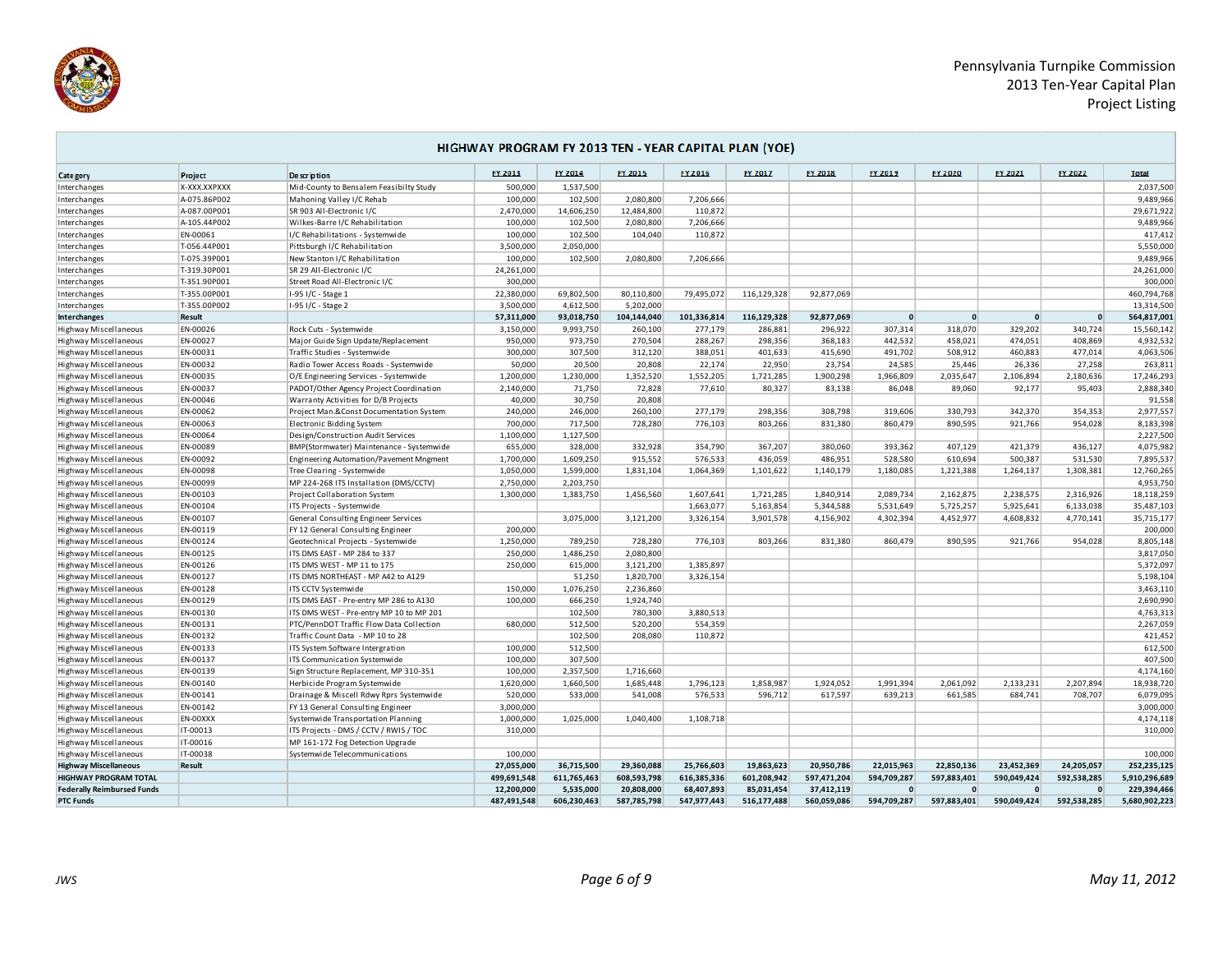

|                              |               |                                          | FEMO PROGRAM FY2013 TEN - YEAR CAPITAL PLAN (YOE) |            |            |            |            |            |            |            |            |            |              |
|------------------------------|---------------|------------------------------------------|---------------------------------------------------|------------|------------|------------|------------|------------|------------|------------|------------|------------|--------------|
| Category                     | Project       | <b>Description</b>                       | FY 2013                                           | FY 2014    | FY 2015    | FY 2016    | FY 2017    | FY 2018    | FY 2019    | FY 2020    | FY 2021    | FY 2022    | <b>Total</b> |
| Re-capitalization            | A-094.64F001  | Renovations at Pocono Maintenance Facili |                                                   |            |            |            |            |            |            |            |            |            |              |
| Re-capitalization            | EN-00017      | Communications Towers Replacement Variou |                                                   |            | 1,040,400  | 1,108,718  | 1,145,096  | 450,518    | 210,768    | 523,220    | 1,316,809  | 1,362,897  | 7,158,426    |
| Re-capitalization            | T-154.42F004  | Renovate Everett Fares/PSP: Renovate exi | 5,000,000                                         |            |            |            |            |            |            |            |            |            | 5,000,000    |
| Re-capitalization            | Result        |                                          | 5,000,000                                         | $\Omega$   | 1,040,400  | 1,108,718  | 1,145,096  | 450,518    | 210.768    | 523.220    | 1,316,809  | 1,362,897  | 12,158,426   |
| Sustainment                  | A-070.26F001  | Lehigh Tunnel Heat Detectors             | 650,000                                           |            |            |            |            |            |            |            |            |            | 650,000      |
| Sustainment                  | EN-00001      | <b>UPS Preventive Maintenance</b>        | 815,000                                           | 835,375    | 847,926    | 903,605    | 935,231    | 967,964    | 1,001,843  | 1,036,908  | 1,073,199  | 1,110,761  | 9,527,813    |
| Sustainment                  | EN-00009      | Replace Generators at Various Locations  |                                                   | 717,500    | 728,280    | 776,103    | 803,266    | 831,380    | 860,479    | 890,595    | 921,766    | 954,028    | 7,483,398    |
| Sustainment                  | EN-00021      | Facility Repairs (POs)                   | 3,200,000                                         | 3,280,000  | 4,369,680  | 4,656,615  | 4,819,597  | 4,988,282  | 5,162,872  | 5,343,573  | 5,530,598  | 5,724,169  | 47,075,386   |
| Sustainment                  | EN-00085      | General Fund Current Yr                  | 4,200,000                                         | 4,100,000  | 6,242,400  | 5,902,520  | 7,688,404  | 7,971,900  | 8,241,974  | 8,541,121  | 8,562,107  | 6,640,195  | 68,090,622   |
| Sustainment                  | EN-00086      | Furniture--Current Year                  | 300,000                                           | 307,500    | 312,120    | 332,615    | 344,257    | 356,306    | 368,777    | 381,684    | 395,043    | 408,869    | 3,507,170    |
| Sustainment                  | EN-00123      | Propane stations for vehicle fueling     | 500,000                                           |            |            |            |            |            |            |            |            |            | 500,000      |
| Sustainment                  | EN-00135      | Gate Access Control System - Systemwide  | 2,000,000                                         | 4,100,000  | 4,161,600  |            |            |            |            |            |            |            | 10,261,600   |
| Sustainment                  | S-005.58F001  | Replace Generator at US22 Interchange    | 350,000                                           |            |            |            |            |            |            |            |            |            | 350,000      |
| Sustainment                  | T-075.39F001  | Replace Generator at New Stanton Inter   | 350,000                                           |            |            |            |            |            |            |            |            |            | 350,000      |
| Sustainment                  | T-090.69F001  | Replace Generator at Donegal Interchange | 350,000                                           |            |            |            |            |            |            |            |            |            | 350,000      |
| Sustainment                  | <b>Result</b> |                                          | 12,715,000                                        | 13,340,375 | 16,662,006 | 12,571,458 | 14,590,755 | 15,115,833 | 15,635,945 | 16,193,881 | 16,482,713 | 14,838,023 | 148,145,989  |
| Compliance                   | EN-00014      | Maintenance Facilities Wastewater Recycl | 1,000,000                                         | 1,025,000  | 1,040,400  | 1,108,718  | 1,147,523  | 1,187,686  | 1,229,255  | 1,272,279  | 1,316,809  | 1,362,897  | 11,690,568   |
| Compliance                   | EN-00087      | General Fund--Current FY                 | 2,000,000                                         | 2,050,000  | 3,121,200  | 3,326,154  | 3,442,569  | 3,563,059  | 3,687,766  | 3,816,838  | 3,950,427  | 4,088,692  | 33,046,704   |
| Compliance                   | Result        |                                          | 3,000,000                                         | 3,075,000  | 4,161,600  | 4,434,872  | 4,590,092  | 4,750,745  | 4,917,021  | 5,089,117  | 5,267,236  | 5,451,589  | 44,737,273   |
| New Energy Initiative        | A-070.26F002  | Lighting & Elec Upgrades Lehigh Tunnel   | 500,000                                           |            |            |            |            |            |            |            |            |            | 500,000      |
| New Energy Initiative        | EN-00065      | PSU Energy and Facility Assessment Prog  | 305,242                                           | 323.824    | 340,193    | 297,109    | 401,633    | 415,690    | 430,239    | 445,298    | 460,883    | 477,014    | 3,897,126    |
| New Energy Initiative        | EN-00101      | <b>Energy Conservation Initiatives</b>   | 500,000                                           | 512,500    | 520,200    | 554,359    | 573,762    | 593,843    | 614,628    | 636,140    | 658,405    | 681,449    | 5,845,284    |
| New Energy Initiative        | EN-00102      | Green Power Initiatives                  | 100,000                                           | 102.500    | 104.040    | 110,872    | 114,752    | 118,769    | 122.926    | 127.228    | 131,681    | 136,290    | 1,169,057    |
| New Energy Initiative        | EN-00122      | Electric Vehicle Charging Stations       | 500,000                                           |            |            |            |            |            |            |            |            |            | 500,000      |
| New Energy Initiative        | EN-00134      | LNG Fueling Stations - Systemwide        | 500,000                                           | 512,500    |            |            |            |            |            |            |            |            | 1,012,500    |
| <b>New Energy Initiative</b> | <b>Result</b> |                                          | 2,405,242                                         | 1.451.324  | 964.433    | 962.339    | 1.090.147  | 1.128.302  | 1.167.793  | 1.208.665  | 1.250.969  | 1,294,752  | 12,923,966   |
| Facilities Design            | A-075.86F001  | Mahoning Valley Int. Kit/Restroom Rehab  | 100,000                                           |            |            |            |            |            |            |            |            |            | 100,000      |
| <b>Facilities Design</b>     | EN-00004      | <b>Future Year Projects</b>              |                                                   |            | 6,554,520  | 13,553,608 | 13,809,035 | 14,252,236 | 14,751,064 | 15,267,351 | 14,484,899 | 14,991,871 | 107,664,584  |
| <b>Facilities Design</b>     | EN-00025      | Service Plaza Redevelopment Systemwide   | 372,000                                           | 381.300    |            |            |            |            |            |            |            |            | 753,300      |
| Facilities Design            | EN-00109      | Temp Salt Storage - Devault Maintenance  | 500,000                                           | 1,537,500  | 1,560,600  | 1,663,077  |            |            |            |            |            |            | 5,261,177    |
| <b>Facilities Design</b>     | EN-00120      | De-icing Liquid Storage -Systemwide      | 1,000,000                                         | 1,025,000  | 1,040,400  |            |            |            |            |            |            |            | 3,065,400    |
| <b>Facilities Design</b>     | EN-00121      | Repair High Mast Lighting -Various Sites | 500,000                                           | 512,500    | 1,040,400  | 1,663,077  | 1,721,285  | 1,781,529  | 1,843,883  | 1,908,419  | 1,975,214  | 2,044,346  | 14,990,652   |
| <b>Facilities Design</b>     | T-113.82F001  | Reconstruct Somerset Maintenance         | 5,000,000                                         | 9,737,500  |            |            |            |            |            |            |            |            | 14,737,500   |
| <b>Facilities Design</b>     | T-122.16F001  | Western Training Facility                | 1,500,000                                         | 512.500    |            |            |            |            |            |            |            |            | 2,012,500    |
| <b>Facilities Design</b>     | T-122.18F002  | Electrical Upgrades at Allegheny Tunnel  | 2,200,000                                         |            |            |            |            |            |            |            |            |            | 2,200,000    |
| Facilities Design            | T-185.95F004  | Storage Building & Brine Reconstruction  | 500,000                                           |            |            |            |            |            |            |            |            |            | 500,000      |
| <b>Facilities Design</b>     | T-186.20F001  | Tuscarora Tunnel-Replace Substation and  | 275,000                                           |            |            |            |            |            |            |            |            |            | 275,000      |
| Facilities Design            | T-243.85F003  | NC Maint Equip Storage                   | 1,100,000                                         |            |            |            |            |            |            |            |            |            | 1,100,000    |
| <b>Facilities Design</b>     | T-247.38F004  | TIP Building - Phase 2 - Site Work       | 2,665,000                                         |            |            |            |            |            |            |            |            |            | 2,665,000    |
| Facilities Design            | T-265.54F002  | Mount Gretna Maintenance Remodeling      |                                                   |            |            |            |            |            |            |            |            |            |              |
| <b>Facilities Design</b>     | T-286.09F002  | Replace Lighting -Reading-Lancaster IC   | 2,100,000                                         |            |            |            |            |            |            |            |            |            | 2,100,000    |
| Facilities Design            | T-288.33F002  | Reconstruct Bowmansville Maintenance     | 1,100,000                                         | 307,500    | 963,985    |            |            |            |            |            |            |            | 2,371,485    |
| <b>Facilities Design</b>     | T-332.37F001  | District 4 Trades Building               | 1,400,000                                         |            |            |            |            |            |            |            |            |            | 1,400,000    |
| Facilities Design            | T-333.59F001  | Relocate Plymouth Meeting Maintenance Se | 2,000,000                                         | 10,052,358 |            |            |            |            |            |            |            |            | 12,052,358   |
| <b>Facilities Design</b>     | Result        |                                          | 22,312,000                                        | 24,066,158 | 11,159,905 | 16,879,762 | 15,530,319 | 16,033,765 | 16,594,947 | 17,175,770 | 16,460,113 | 17,036,217 | 173,248,956  |
| <b>FEMO PROGRAM TOTAL</b>    |               |                                          | 45.432.242                                        | 41.932.858 | 33.988.344 | 35.957.149 | 36.946.409 | 37.479.164 | 38.526.473 | 40.190.653 | 40.777.840 | 39.983.479 | 391,214,610  |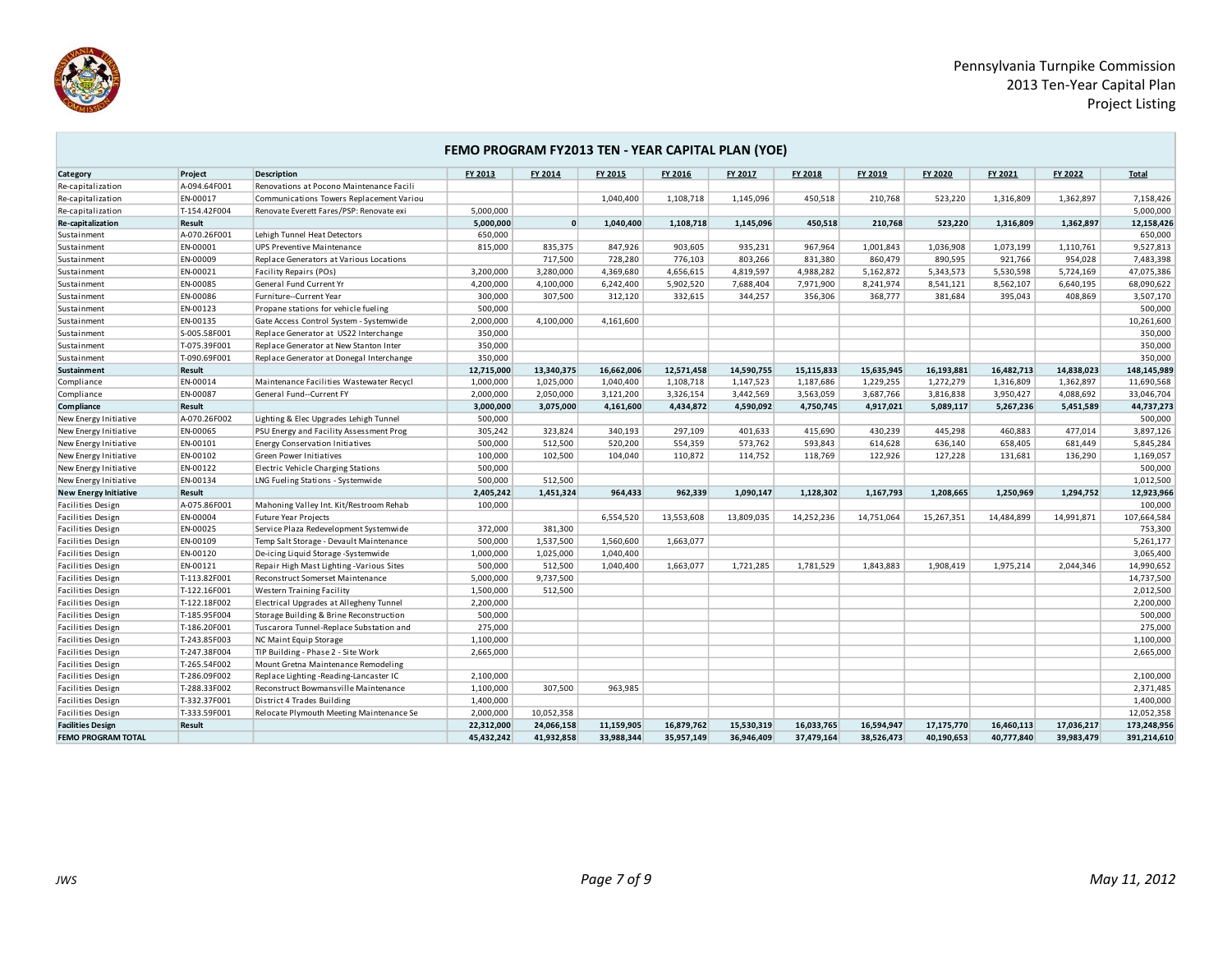

|                                      | FLEET EQUIPMENT PROGRAM FY 2013 TEN - YEAR CAPITAL PLAN (YOE) |                        |            |                |           |                |           |                |            |                |            |            |             |
|--------------------------------------|---------------------------------------------------------------|------------------------|------------|----------------|-----------|----------------|-----------|----------------|------------|----------------|------------|------------|-------------|
| Category                             | Project                                                       | <b>Description</b>     | FY 2013    | <b>FY 2014</b> | FY 2015   | <b>FY 2016</b> | FY 2017   | <b>FY 2018</b> | FY 2019    | <b>FY 2020</b> | FY 2021    | FY 2022    | Total       |
| Fleet Equipment                      | FE-2012                                                       | Fleet Equipment FY2012 |            |                |           |                |           |                |            |                |            |            |             |
| Fleet Equipment                      | FE-2013                                                       | Fleet Equipment FY2013 | 10,922,335 |                |           |                |           |                |            |                |            |            | 10,922,335  |
| Fleet Equipment                      | FE-2014                                                       | Fleet Equipment FY2014 |            | 12,794,898     |           |                |           |                |            |                |            |            | 12,794,898  |
| Fleet Equipment                      | FE-2015                                                       | Fleet Equipment FY2015 |            |                | 8,771,187 |                |           |                |            |                |            |            | 8,771,187   |
| Fleet Equipment                      | FE-2016                                                       | Fleet Equipment FY2016 |            |                |           | 8,583,319      |           |                |            |                |            |            | 8,583,319   |
| Fleet Equipment                      | FE-2017                                                       | Fleet Equipment FY2017 |            |                |           |                | 9,534,556 |                |            |                |            |            | 9,534,556   |
| Fleet Equipment                      | FE-2018                                                       | Fleet Equipment FY2018 |            |                |           |                |           | 12,090,053     |            |                |            |            | 12,090,053  |
| Fleet Equipment                      | FE-2019                                                       | Fleet Equipment FY2019 |            |                |           |                |           |                | 12,427,894 |                |            |            | 12,427,894  |
| Fleet Equipment                      | FE-2020                                                       | Fleet Equipment FY2020 |            |                |           |                |           |                |            | 12,964,727     |            |            | 12,964,727  |
| Fleet Equipment                      | FE-2021                                                       | Fleet Equipment FY2021 |            |                |           |                |           |                |            |                | 19,731,213 |            | 19,731,213  |
| Fleet Equipment                      | FE-2022                                                       | Fleet Equipment FY2022 |            |                |           |                |           |                |            |                |            | 12,720,080 | 12,720,080  |
| <b>Fleet Equipment</b>               | Result                                                        |                        | 10,922,335 | 12,794,898     | 8,771,187 | 8,583,319      | 9,534,556 | 12,090,053     | 12,427,894 | 12,964,727     | 19,731,213 | 12,720,080 | 120,540,262 |
| <b>FLEET EQUIPMENT PROGRAM TOTAL</b> |                                                               |                        | 10,922,335 | 12,794,898     | 8,771,187 | 8,583,319      | 9,534,556 | 12,090,053     | 12,427,894 | 12,964,727     | 19,731,213 | 12,720,080 | 120,540,262 |